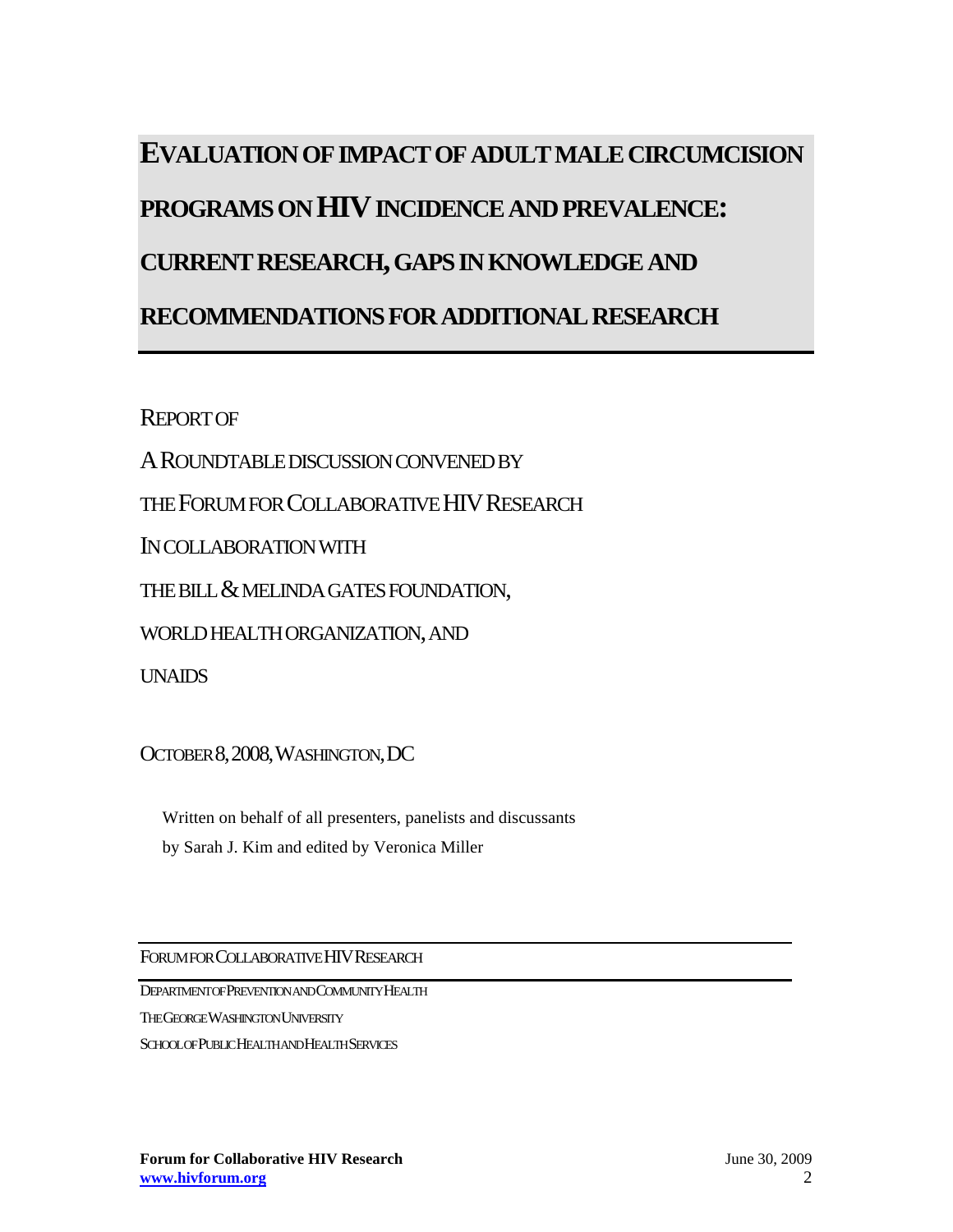# **TABLE OF CONTENTS**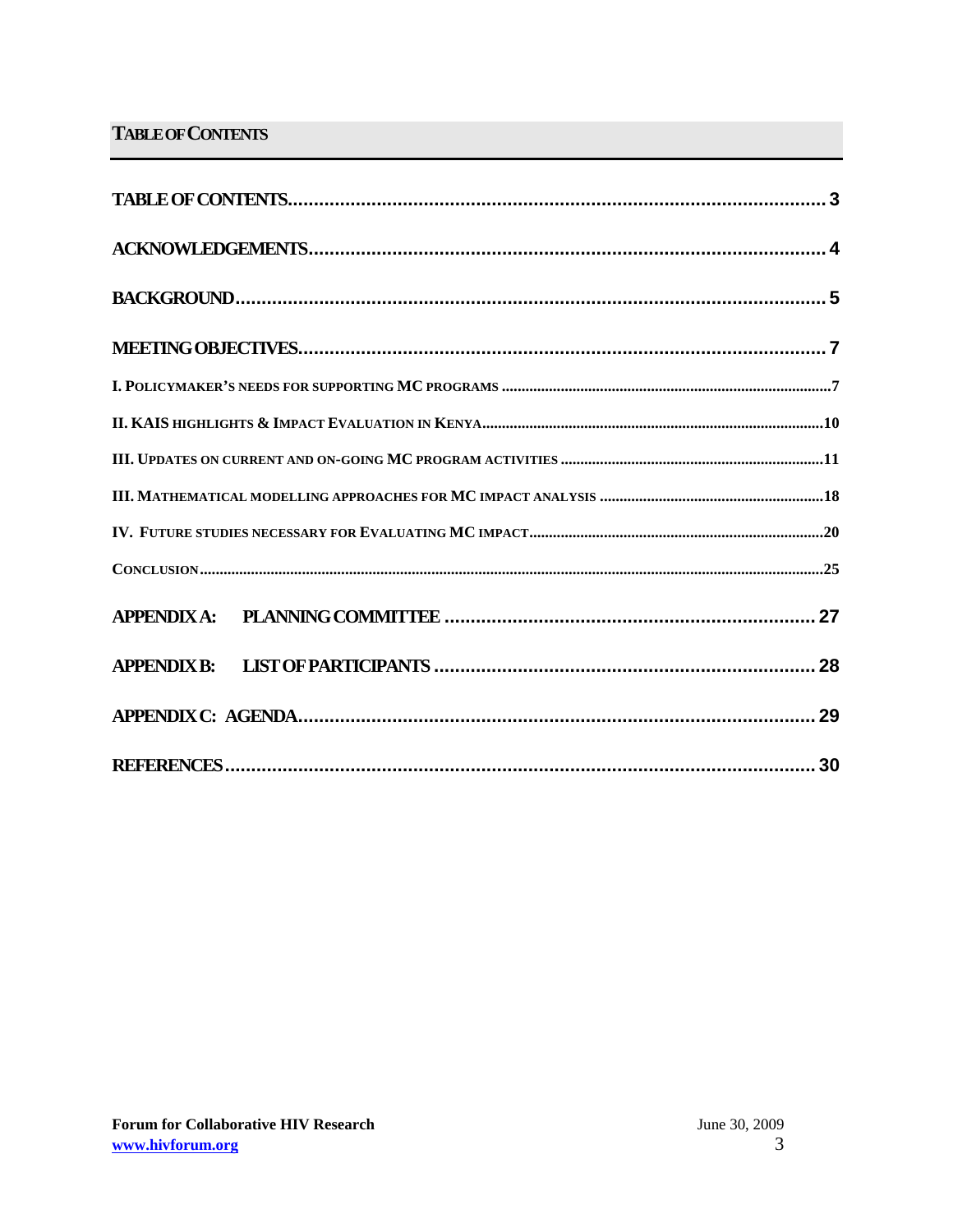# **ACKNOWLEDGEMENTS**

This project was a partnership between the Forum for Collaborative HIV Research, the World Health Organization, UNAIDS, and The Bill & Melinda Gates Foundation. Special thanks go to Renee Ridzon (Bill and Melinda Gates Foundation), Tim Farley, Kim Eva Dickson (World Health Organization), and Cate Hankins (UNAIDS) for their vision and guidance in the planning and execution of the meeting. We gratefully acknowledge the support from the Gates Foundation, which made the Washington DC roundtable possible.

Many thanks go to all the roundtable participants for their active participation via presentations and discussions. Special thanks to Linda Onaga and Sarah Kim from the Forum for Collaborative HIV Research, and Kaisa Sakrison from the Bill and Melinda Gates Foundation for their help in coordinating this meeting.

The Forum for Collaborative HIV Research is an independent public/private partnership that receives core operational funding from government agencies and industry.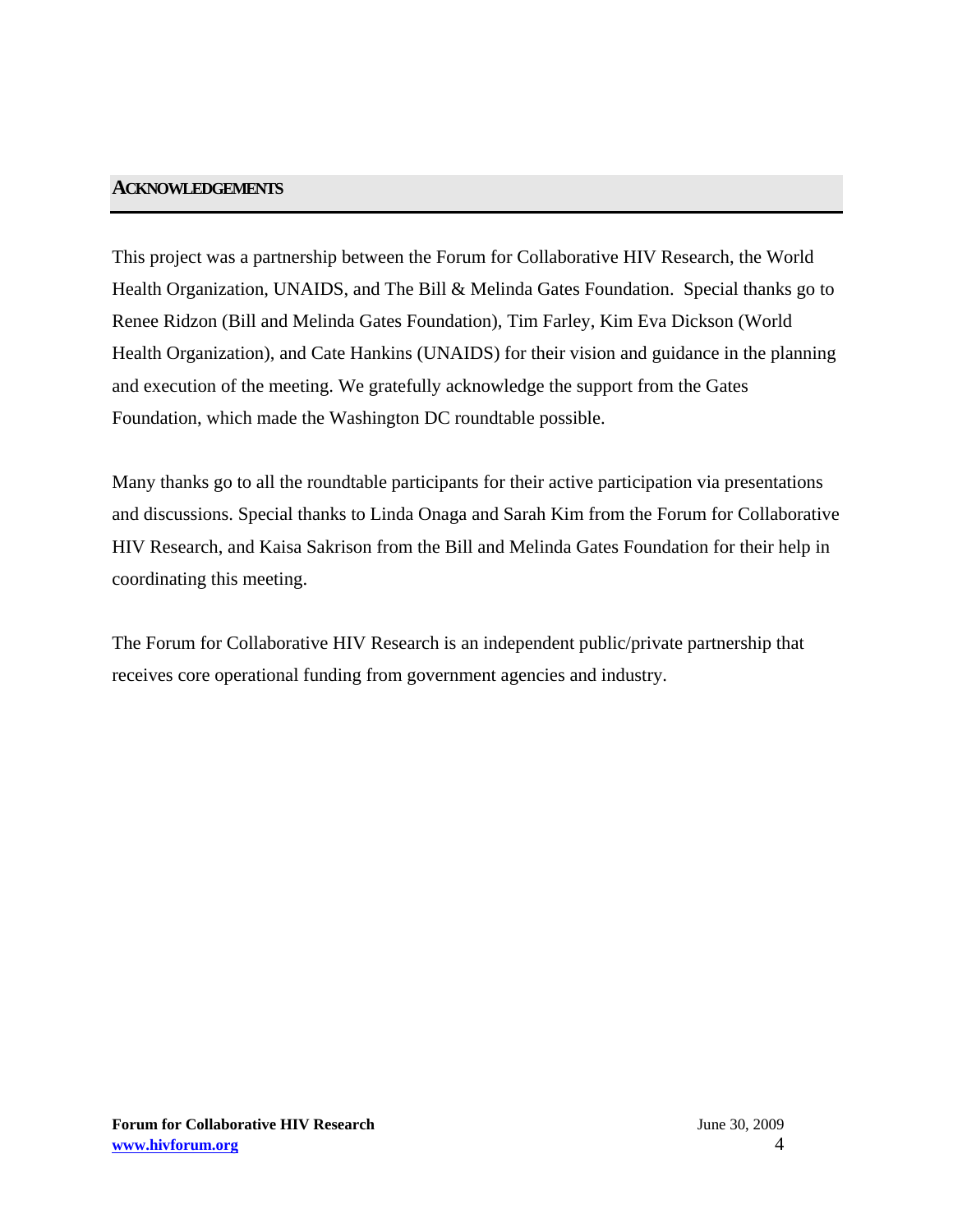# **BACKGROUND**

The reduced risk of HIV infection due to male circumcision potentially provides benefit at three different levels: the individual; the population of circumcised men (or the direct effect); the population of the partners of circumcised men, the individuals in their sexual networks and eventually the population at large (or the indirect effects). The direct effect has been demonstrated in the three randomized controlled trials[1-3]; the indirect effect, which is more difficult to ascertain, is the topic of this report.

Prior to this roundtable discussion, UNAIDS sponsored a series of three meetings with mathematical modellers, epidemiologists, statisticians, policymakers and other public health officials to discuss mathematical modelling approaches to the measurement of potential impact on the HIV epidemic and cost-benefit of adult male circumcision (MC)[4]. Modelling efforts can be useful to estimate cost and the potential impact of MC at the population level[5-12]. A decision maker's tool (the Decision-Maker's Programme Planning Tool, or DMPPT, developed by the Futures Institute in collaboration with UNAIDS and described in [13]) has been designed for this purpose (see below, Section III). This tool has been applied in Botswana[13] and Namibia, and several other countries are considering its use. Although different models started off with different assumptions in different contexts, the meetings produced the following consensus points with regards to model predictions:

- MC is cost-effective in high prevalence settings and perhaps even cost-saving
- MC shows a positive indirect impact on women at the population level due to the lowered prevalence of male HIV infection if at least 5% of the male population is circumcised
- Behavioral risk compensation *among circumcised men* does not appear to outweigh the benefits of MC at the population level
- Early post-operative resumption of sexual activity has a small effect at the population level, though the effect on the individual level may increase the risk of HIV acquisition or transmission and does delay wound healing.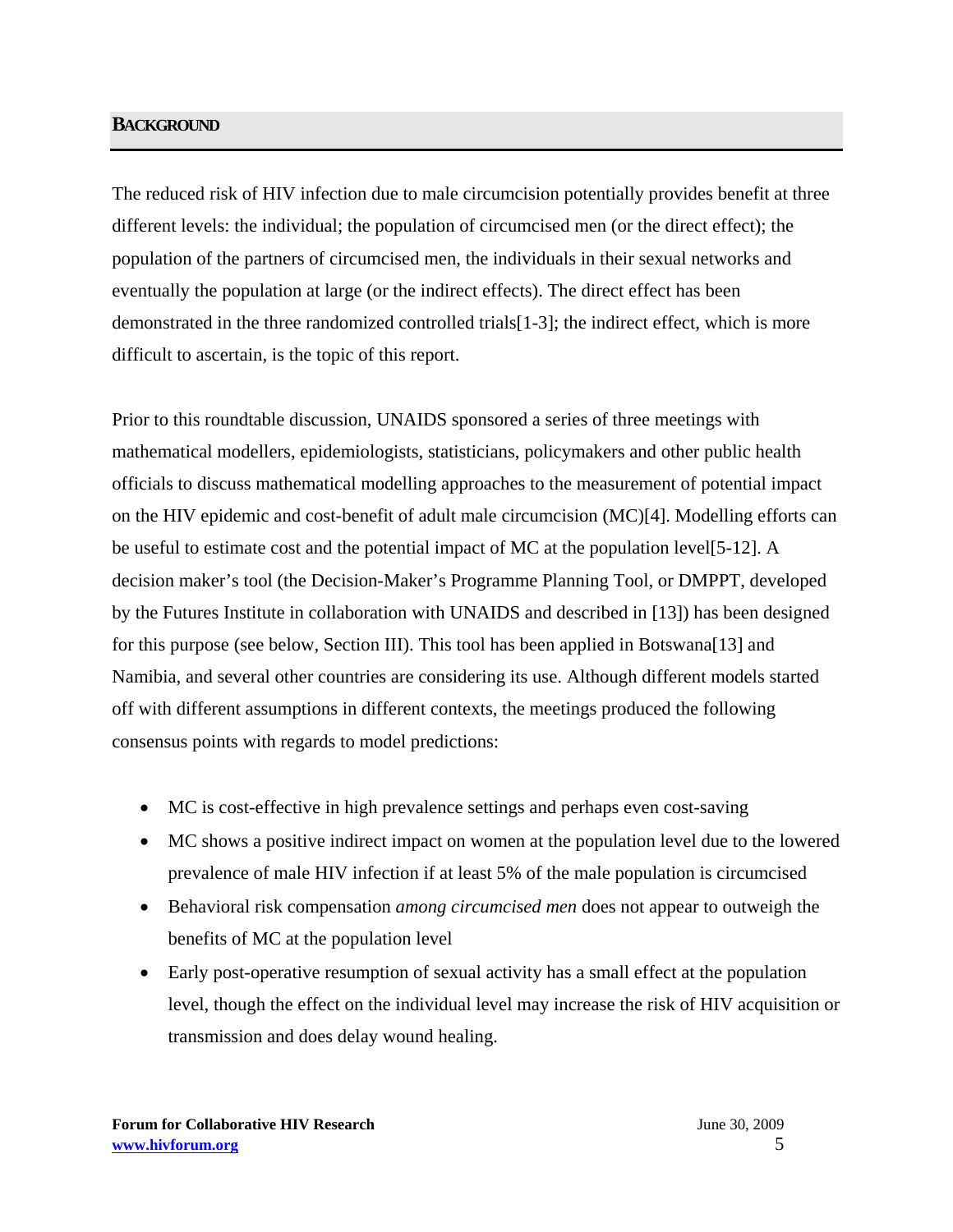Predicting the impact of MC on the HIV epidemic and its cost-effectiveness using mathematical models and specially designed decision maker tools, although clearly extremely useful and necessary for program planning, does not replace actually measuring the impact as scale-up programs are being launched. Measuring the impact of MC at the population or community level will be crucial for several reasons, including gaining donor support as well as assisting policymakers in making decisions to support MC scale-up activities. As we move from research to programs, the question posed is: Is it possible (or even necessary) to know or capture the impact on the HIV epidemic specifically attributable to MC programs? And if so, what are the potential data sources suitable for such an analysis?

Though there are some examples of high-level detail demographic surveillance, as in Rakai, Uganda, it is not clear whether data from these surveys will convince policymakers about the positive impact of MC. One of the reasons is that results from sites that performed the earlier randomized controlled trials, like Rakai, Uganda, may not be considered generalizable. The biologic fundamentals underlying the efficacy of MC are consistent across different sites and programs. The differences that may affect the population level effectiveness of MC are contextual, such as the specific characteristics of sexual networks, the practice of condom use, and the underlying prevalence of sexually transmitted diseases. These differences and their role in modifying the impact of MC will need to be evaluated across the different sites of MC scaleup programs and impact assessments will need to be gathered from sites other than the original randomized controlled trial sites. Implementation researchers and program developers will need to ascertain what additional information is needed to gain funding to sustain MC programs longterm. They will also need to have knowledge of barriers and solutions for overcoming these barriers to MC in different populations. Many are concerned that though the efficaciousness of MC might be proved, a lag in response-time for uptake of MC programs will follow in much the same pattern as the prevention of mother to child HIV transmission (PMTCT) in some parts of the world.

On Wednesday, October 8, 2008 a roundtable discussion was held with the goal to address the emerging issues in MC program rollout. Key stakeholders included principal investigators,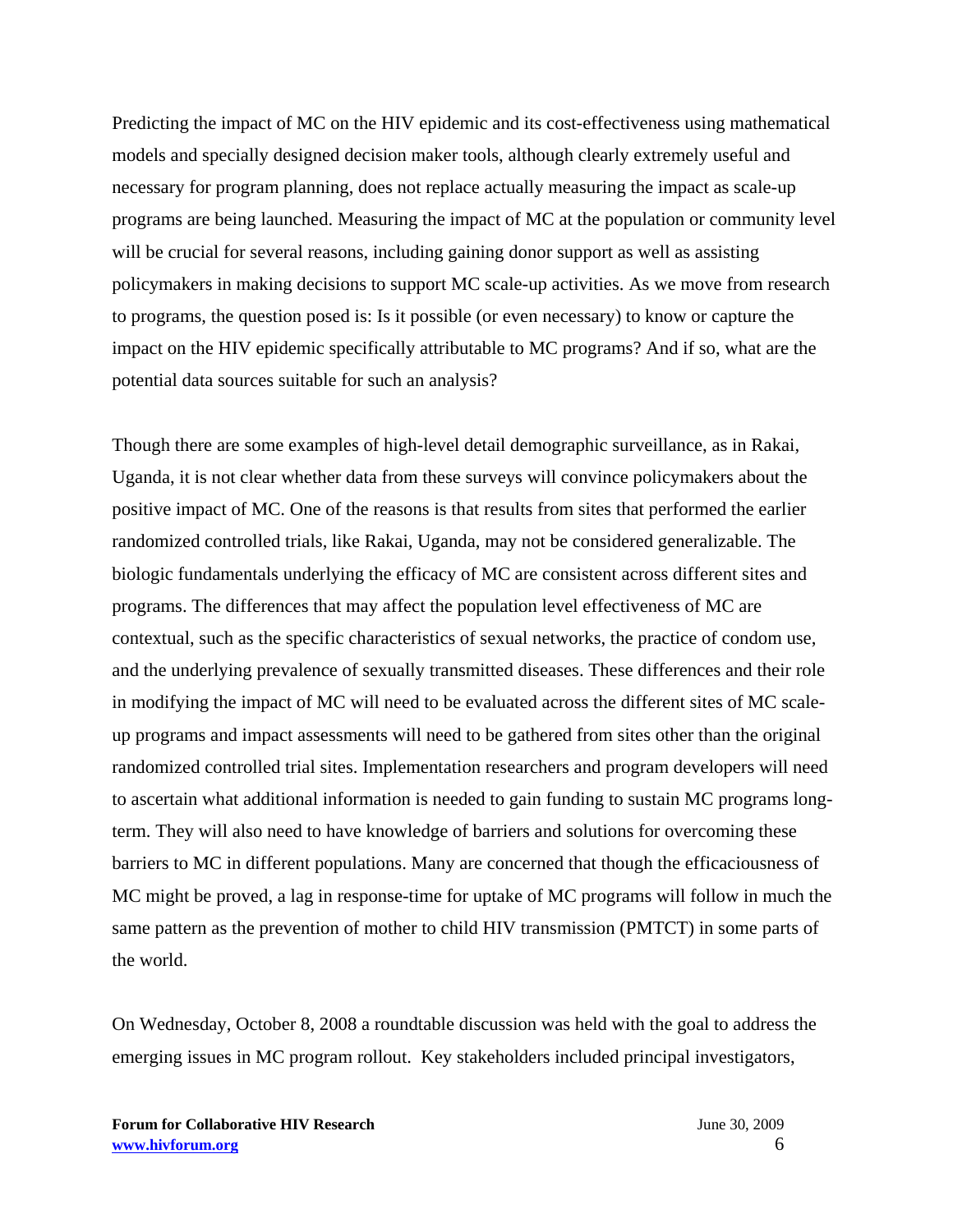members of academia, non-governmental and governmental agency representatives, and sponsors.

# **MEETING OBJECTIVES**

The purpose of this roundtable discussion was to discuss the best methods for evaluating the potential impact of MC programs in various settings at the population level by:

- 1) Reviewing existing and planned research that will provide information on the impact of adult MC programs
- 2) Identifying additional potential sources of information useful for assessing the impact of MC
- 3) Discussing the potential approaches to measuring the impact of MC programs at the population level
- 4) Developing a standardized information collection framework to facilitate comparison across regions and countries
- 5) Discussing whether existing information sources are adequate to inform policy and investment decisions for MC programs in other countries
- 6) Discussing if gaps in knowledge exist, how they can be filled and what the relevant timelines and approximate costs are.

# I. POLICYMAKER'S NEEDS FOR SUPPORTING MC PROGRAMS

Currently several African countries are considering adopting or scaling up MC as an HIV prevention intervention. Among them, Namibia, Kenya, and Botswana have made significant strides in recent years.

Namibia has currently drafted a policy for MC with hopes that it will pass through the MOH and move onto the cabinet by early 2009. One of Namibia's primary concerns about MC is behavioral risk compensation. As a result the nation wants to devise a strong and clear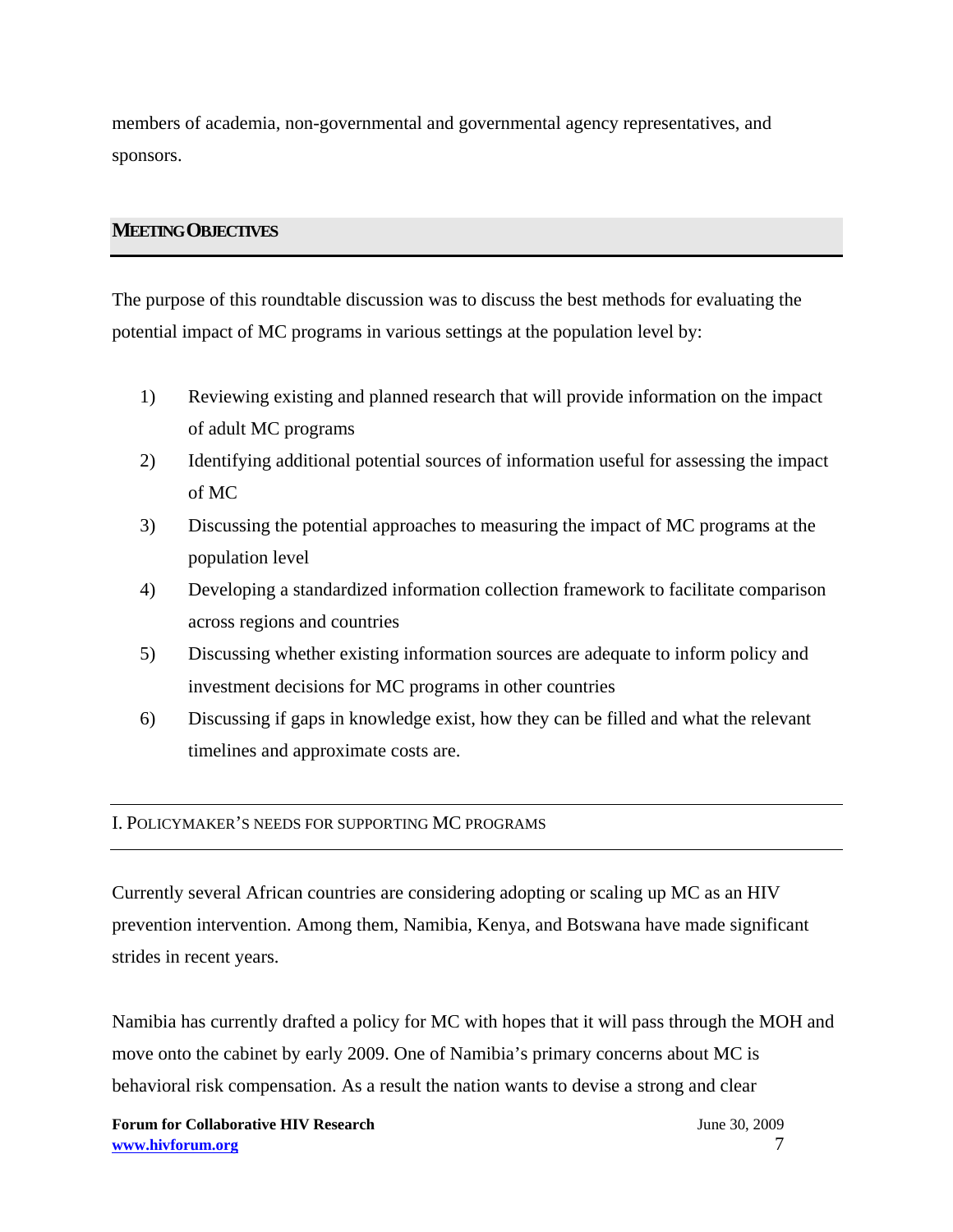communication message to the population about the benefits as well as the limitations of MC. Namibia has a low circumcision rate to begin with; therefore lack of community acceptability will be an important barrier to overcome. Factors in overcoming this barrier will include the use of medical MC among the groups who do perform traditional MC, as well as proper training and incorporation of traditional circumcisers from the community. Another barrier is the lack of a lower cadre of nurse practitioners or medical officers to reduce the burden on medical doctors. Therefore, incorporation of traditional circumcisers will definitely be necessary to initiate a national MC program for those communities practicing traditional MC. Interestingly, studies on community acceptability of medical MC show a general approval of this method of MC delivery, whereas in other nations traditional circumcision would have to be the main method of delivery. Namibia will also have to determine the feasibility of large-scale MC long-term using currently available facilities and resources. As in any other country, Namibia hopes to offer MC as part of a comprehensive HIV prevention package in their nation.

Kenya, on the other hand, is in the beginning process of MC scale-up activities. Population level impact is of greatest value for the Kenyan government and Ministries of Health (MOH) at this point in time. After initial political instability and controversy about MC, much of the groundwork for MC has been completed in terms of establishing accountability for policymakers, gaining political support, and creating a clinical training manual. The burden is now on clinicians and researchers to provide evidence for policymakers that MC is in fact effective at reducing HIV incidence at the population level. In July 2008, the CDC in collaboration with the Kenyan MOH conducted a nationwide survey that collected population data on the HIV/AIDS epidemic in Kenya. The survey was entitled the Kenya AIDS Indicator Survey (KAIS)[14] and its conclusions and results are described below (see "KAIS highlights and Kenya Impact Evaluation").

In order to scale-up MC activities, the Kenya MOH faces a few challenges and considerations. First, like every other country considering MC scale-up, Kenya wants to implement the most cost-effective approach for MC. Part of this will entail further defining the target population. For now, the broad definition for the target population of MC interventions includes males 15-49 years of age as the most at-risk for HIV infection, but further qualification of this target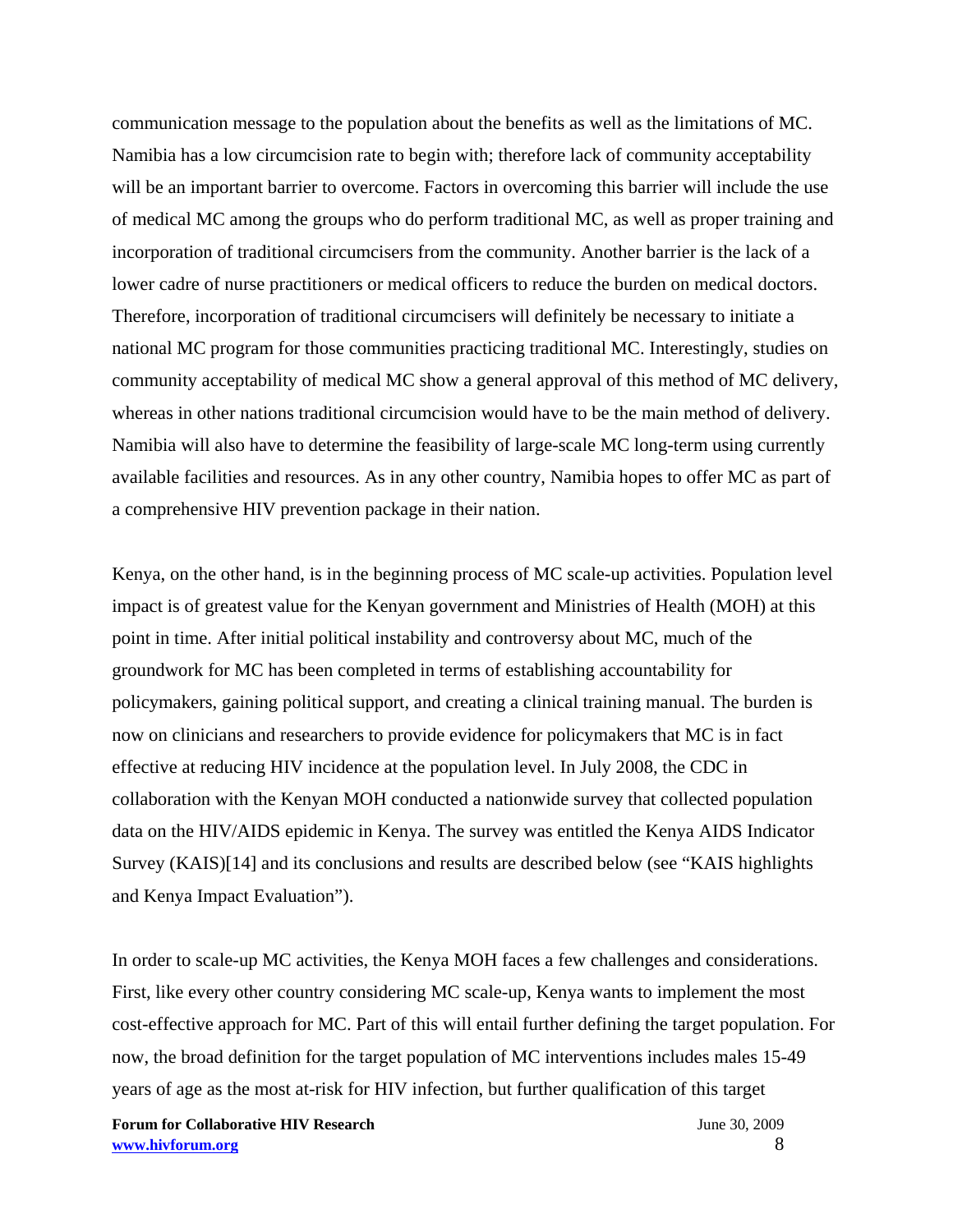population is necessary in order to focus on those sub-populations that could provide the greatest impact at the population level.

No matter the population, for the purposes of assessing population level impact, it will be necessary to choose a static population in which to measure HIV incidence so that any impact on HIV prevalence can be linked to MC programs rather than to confounders. Behavioral studies will also be important for monitoring and evaluating MC programs in Kenya. A key concern is the possibility of behavioral risk compensation in men who undergo MC. The possibility of adopting infant circumcision programs is being considered as well, and this will depend on cultural acceptability. Kenya will ultimately need to determine the optimal service delivery method of MC. The MOH is weighing outreach-based approaches versus mobile community approaches, as well as a physician versus a nurse-based approach. Operations research is underway to explore the possibility of non-physician clinicians, including nurses, to provide quality MC with a low rate of adverse events, but training activities are under way in order to explore this option further.

Rwanda has been working for MC scale-up in their country as well, focusing more on neonatal MC. Current efforts are focusing on training providers, projecting costs, planning for a sustainable national program, and integrating MC into the national efforts for a comprehensive HIV prevention program. At this point in time, Rwanda is fully prepared for a full-scale adult, adolescent, and neonatal MC program.

Botswana is using a national surgery framework in order to scale-up MC among HIV-infected males 0-49 years of age. They hope to target 80% of eligible men by 2013. In order to achieve this goal 100,000 circumcisions will have to be performed per year, as HIV prevalence in Botswana is 20%. Modelling will be an important resource for Botswana, allowing policy makers to factor in the key drivers of the HIV epidemic in Botswana, including the high HIV prevalence in mining and northern areas (49%), and the high prevalence of multiple concurrent partnerships. MC program plans also include task shifting to a lower cadre of midwives to perform MC on neonates, especially since Botswana has very few physicians (about 1 physician per district). Botswana faces many challenges to MC scale-up including developing a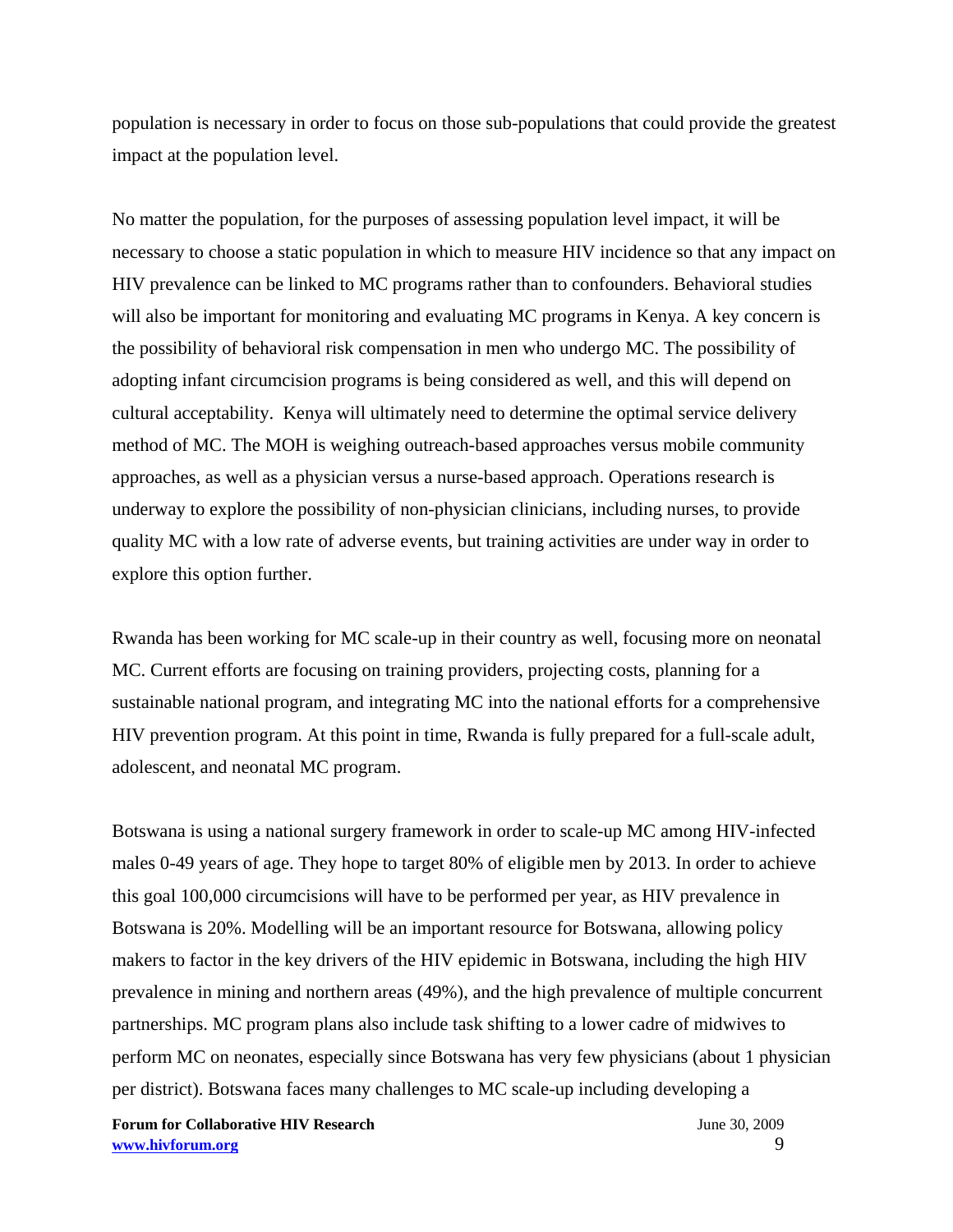preceptorship program, recruiting medical staff from abroad (particularly medical doctors), performing a baseline study in order to measure and later evaluate behavior change, as well as the need to tackle opposition from those reluctant to adopt MC based on some evidence of a negative effect of MC due to re-initiation of sex before complete wound healing.

Among all of the countries considering scale-up, an important consideration will be the acceptability and uptake of MC in the various communities and how this affects task shifting to lower cadre health care providers, as well as training and providing quality MC with few adverse events. Before any country decides to scale-up MC activities, groundwork must include providing guidance and pilot programs for countries, quality assurance of the procedure which includes training all staff and knowledge of adverse events, and most importantly having a comprehensive prevention package in place of which MC will be a part.

## II. KAIS HIGHLIGHTS & IMPACT EVALUATION IN KENYA

In Kenya, the MOH in conjunction with the US CDC and several other institutions published the Kenya AIDS Indicator Survey (KAIS 2007) in 2008[14]. The survey highlighted some important considerations necessary for scale-up of MC programs nationwide, including trends in the Kenyan epidemic, costing, and the use of modelling to measure impact for policymakers and other key stakeholders. The KAIS 2007 is also useful for tracking changes in HIV prevalence since the Kenya Department of Health Services survey in 2003.

KAIS was a 2-stage cluster sample design that covered 8 provinces with 415 clusters surveyed. Overall, 91% of the eligible population participated in interviews and 80% followed through with a blood draw. The survey design was different from a DHS survey in several ways. First, it extended the age group to include 15 year olds. Second, it asked new questions including the HIV status and disclosure for self and partners and service uptake for testing, prevention of mother-to-child transmission, cotrimoxazole, and antiretroviral therapy. A venous blood draw was used to determine HIV prevalence and a CD4 count for those infected with HIV was obtained. Additional tests included diagnosis of HSV-2 and syphilis infection. Test results were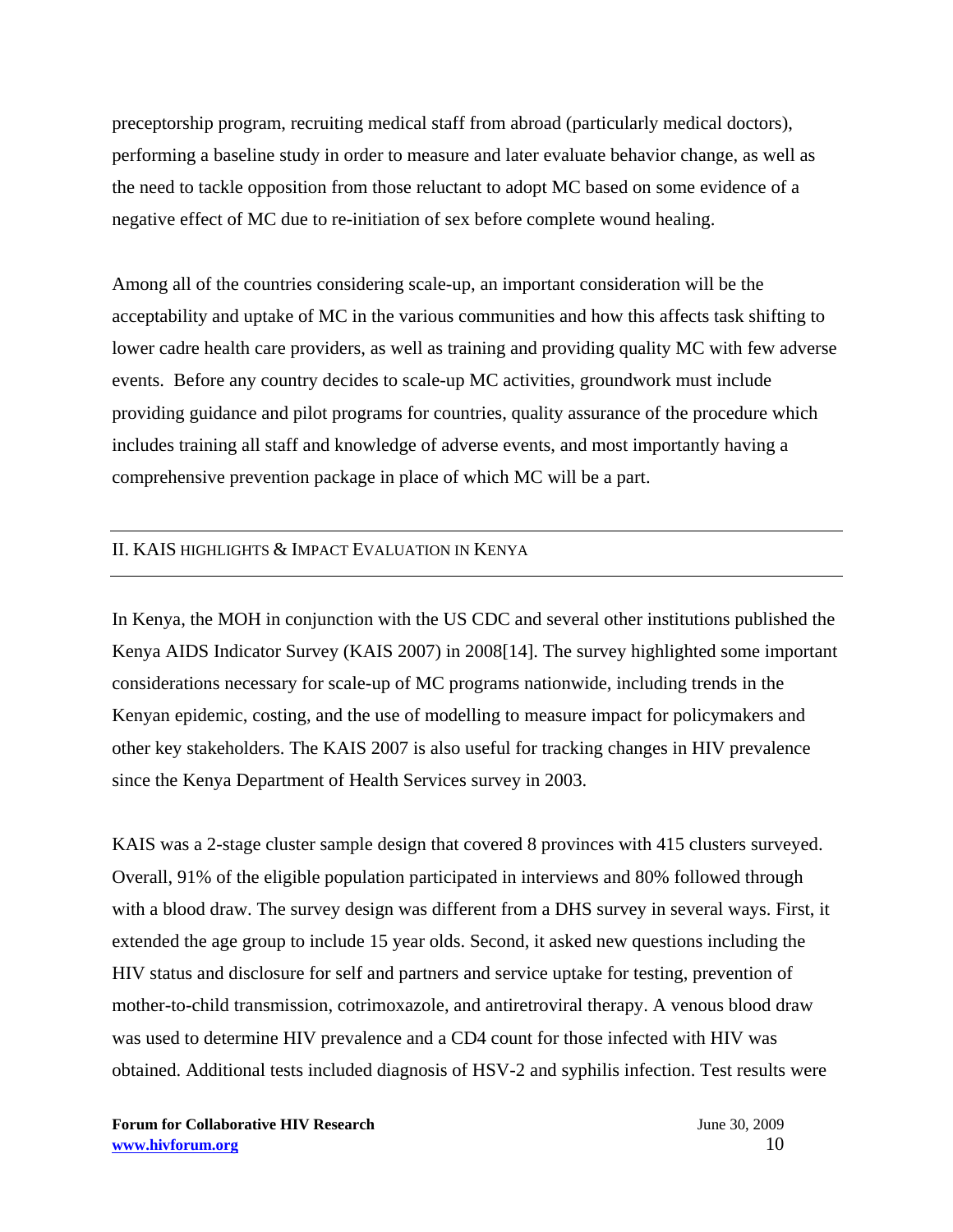returned to the survey participants and serum samples were kept with the goal of developing a national repository.

The results indicated that 1.4 million (7.4%) Kenyans aged 15-64 are HIV infected, which represented a 1.1% increase in prevalence in Kenya since 2003. Of great interest was the marked increase in prevalence among men in rural areas, from 3.6% to 5.7%. This unusual trend has implications for future surveillance efforts and should be of interest to researchers. The survey results also point to regional variability in the epidemic, as Nyanza province has the highest prevalence and the lowest rate of MC (below 50% compared to over 80% in the 7 other provinces). HIV prevalence was 3 times higher in uncircumcised males, confirming the need for MC program scale-up. The mixed epidemic situation in Kenya will pose challenges to the Kenyan MOH as it attempts to create national programs which will include MC scale-up as well as care and treatment scale-up.

In order to plan future interventions, cost-effectiveness is of primary importance. Kenya is currently comparing a facility-based model versus a high-volume/mobile model. Impact data for developing optimal cost-effective programs targeting specific provinces and districts is necessary as Kenya has a mixed HIV epidemic (such as Nyanza province which has a particularly high HIV prevalence and low MC or coastal areas with an accelerating HIV epidemic). Impact data will also be important for convincing members of the donor community about the efficacy of MC in Kenya.

Unfortunately, KAIS 2007 data does not allow for sub-analyses below the provincial level. Oversampling may be utilized for scale-up uses. The Kenya MOH and the CDC are currently collaborating with Dr. Robert Bailey (University of Illinois at Chicago) on gathering populationlevel data, as well as within the DHS in the Nyanza province.

# III. UPDATES ON CURRENT AND ON-GOING MC PROGRAM ACTIVITIES

# *Kisumu, Kenya*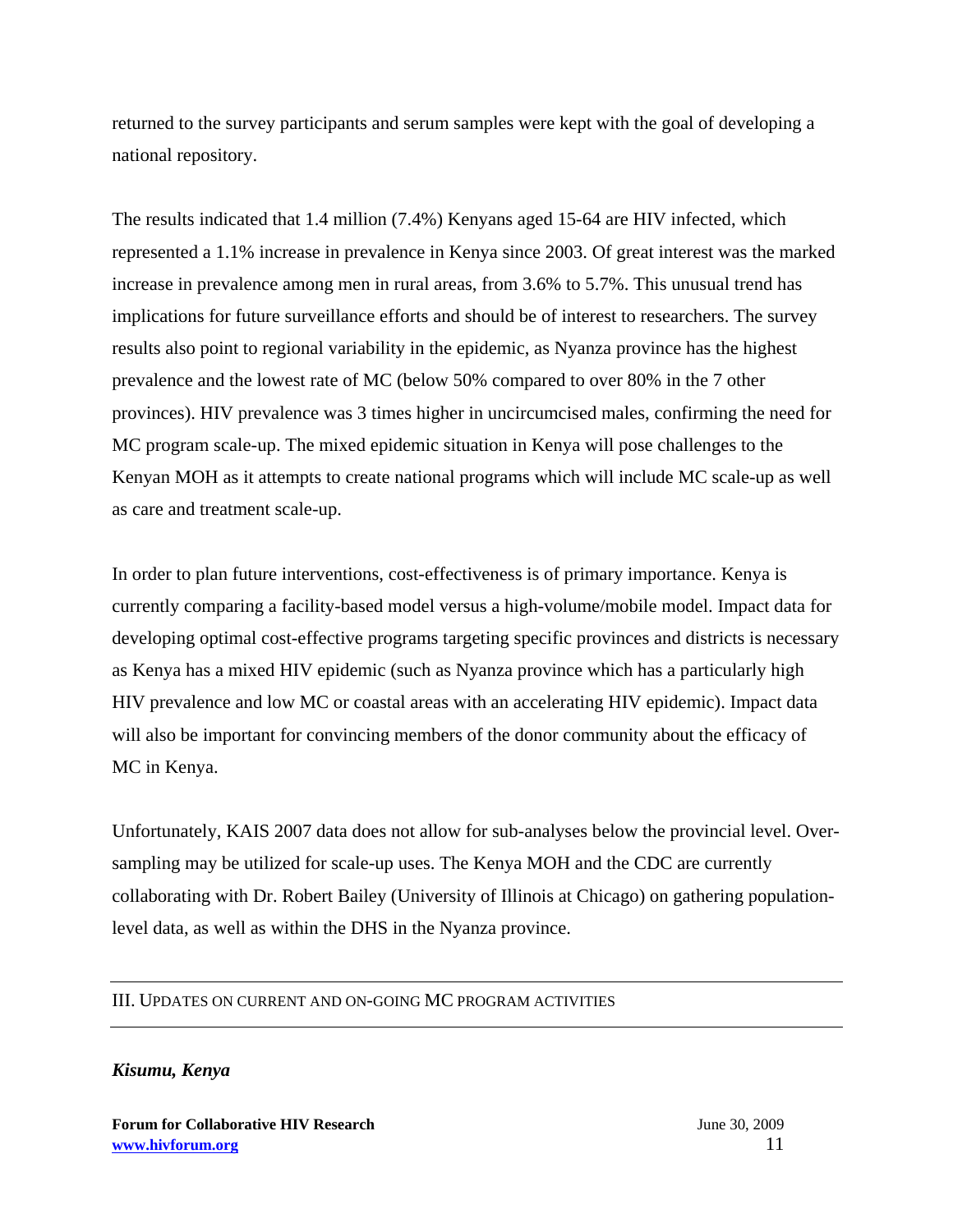The Universities of Nairobi, Illinois, and Manitoba (UNIM) trial is continuing. Approximately 1700 young men are still enrolled in the post-trial cohort, and they are being tested for HIV and STIs every 6 months. The study also includes a behavioral questionnaire and the young men will receive counseling. Preliminary results from the 42-month follow-up show a protective effect of MC that increases over time. Other research activities focus on immune activation in seroconverters vs. controls, HPV studies, foreskin immunohistochemistry studies and an intensive qualitative study on risk compensation. The latter study includes men in the cohort and their partners, as well as men in the community.

The UNIM trial site functions as a MC Training Reference Center, working together with the MC Task Force on providing service, communications and monitoring and evaluation, all in support of the MOH in Kenya. Training is being done through the MC Consortium. UNIM utilizes an expert training team (consisting of nurses, sterilizers and clinicians) to train others: mobile training teams, outreach teams, and mobile service provision teams to deliver services in villages. Mobile training teams will train MOH staff as well as church-based ministries at 19 different facilities, 16 of which will become research sites. Outreach teams will provide MC services at smaller health facilities. Mobile service provision teams will consist of double the usual MC team, with drivers multi-tasking and training counselors.

Services will be provided within 5 different districts offering comprehensive services including counseling and testing (CT) at fixed sites or at home visits. There will be follow-up with mobile services so that MC services can be provided immediately following home CT. Informed consent and post-op/follow-up counseling including information about wound care and a recommended 6 week abstinence period will also be provided to participants. Moreover, couple's counseling will also be offered as part of a family approach to MC, as evidence from the UNIM collaboration has shown an increase in partner uptake of MC (e.g. several wives have gone into surgery with their husbands).

Three additional studies are currently underway in conjunction with MC rollout activities. First, a monitoring and evaluation study will monitor MC uptake and adverse events associated with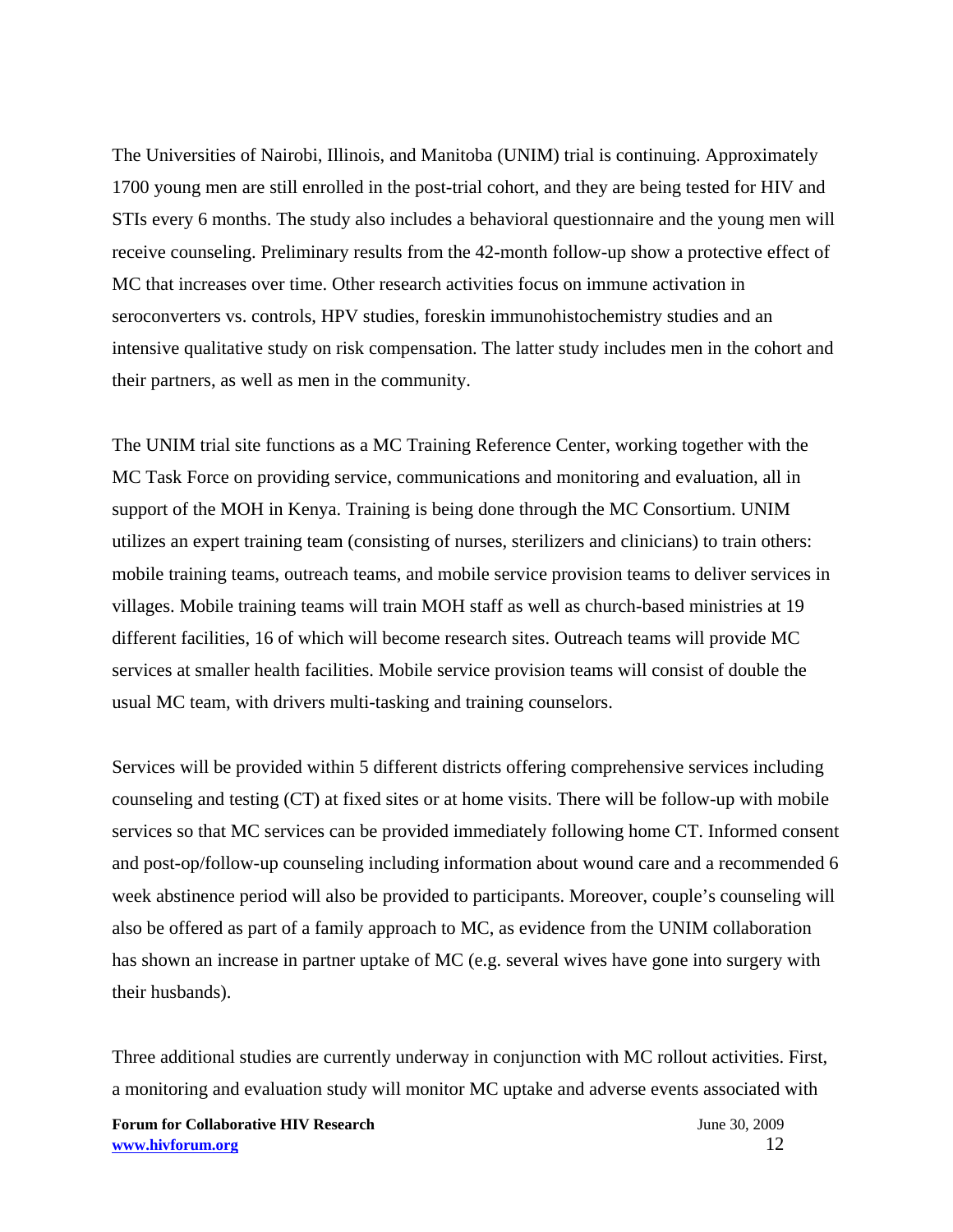MC using a passive and an active reporting system. The sensitivity of these two approaches will be compared. The passive system will be clinic-based and collect data on adverse events and management of cases with a sample size of about 7000 men. In the active system, research assistants will go to the households of men undergoing MC and follow them up with a genital exam, collect information on adverse events, note if the men went to a clinic other than the one where they received their circumcision, and administer other follow-up questions. The team will assess factors that facilitate or provide barriers to MC uptake, gather data on time to resumption to sexual activity, and assess satisfaction with MC and the outcome, including factors such as appearance, sexual satisfaction, facility experiences, and partner acceptance.

Second, a prospective longitudinal observation study on behavior risk compensation of circumcised men, the Sexual Health Attitudes Behavior Study (SHABS), will enroll 3200 uncircumcised and circumcised men (1600 in each arm) who will be followed every 6 months for 2 years. The study will not only assess changes in sexual behavior but also changes in perceptions of HIV risk, sexual function and satisfaction of circumcised males and of a sample of their primary partners, both before and after MC, as well as over time, compared to their uncircumcised counterparts. Along with the men, a subset of primary partners will also be surveyed before and after MC.

Third, a series of three cross-sectional surveys will be administered to determine MC impact in the Kisumu municipality. The Male Circumcision Impact Study (CIRCIS) will conduct surveys every two years (years 1, 3, and 5) from a random household sample of 2000 men and women. The surveys will include questionnaires about knowledge and beliefs of MC and HIV risk and sexual risk behaviors. An HIV test and genital exam will be performed each time as well. The survey aims to measure changes in MC prevalence following MC scale-up as well as behavioral changes and perceived risk.

Other research planned for Kenya includes a neonatal circumcision program, text messaging for post-op adherence, and wound healing in HIV-infected and HIV-uninfected men. The latter study will examine the healing and keratinization processes and was inspired by a similar one currently being conducted in Rakai, Uganda. The aim is to elucidate which factors are involved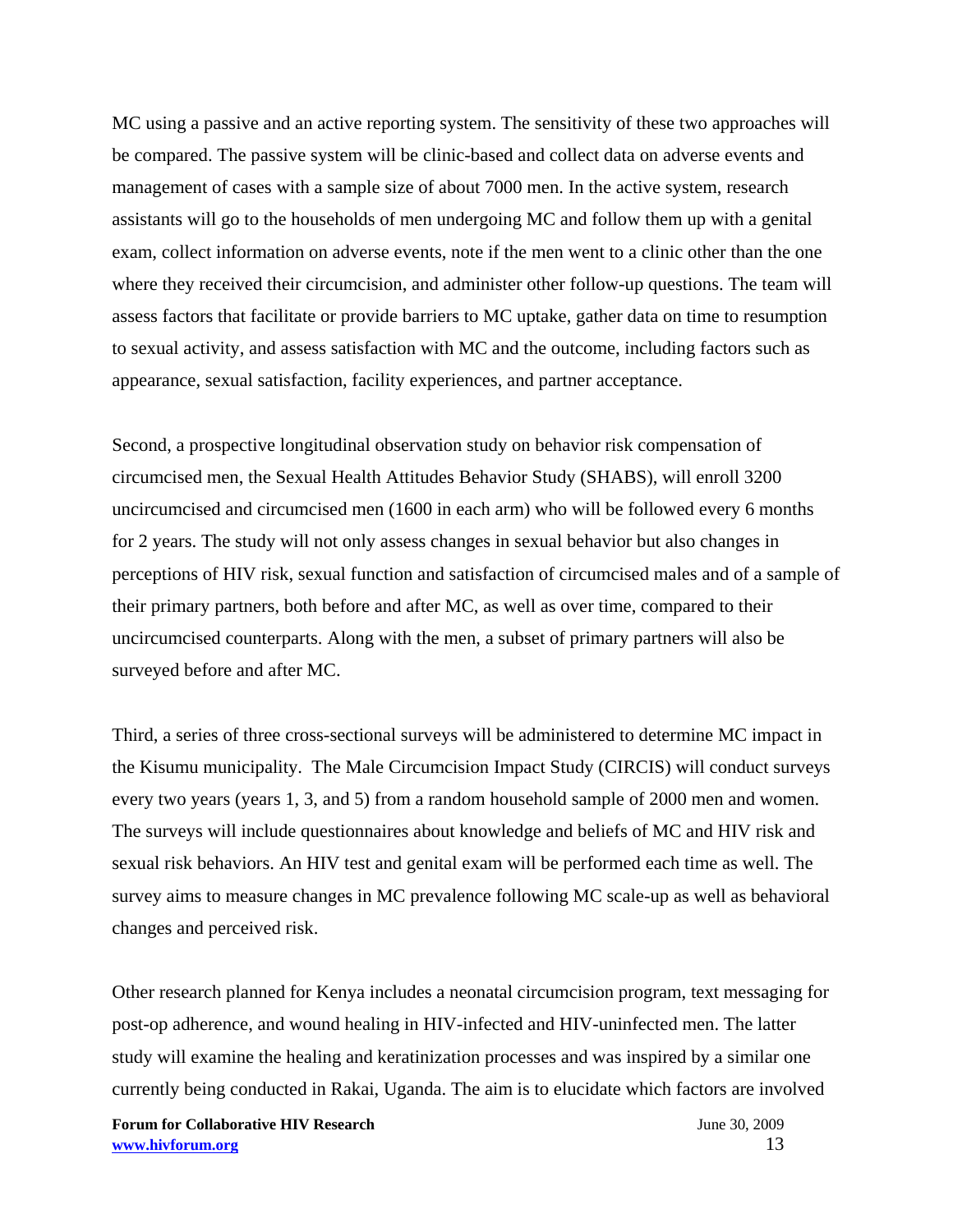in wound-healing, including the keratinization process that is thought to perhaps be more crucial in HIV transmission prevention than the density of Langerhans cells. This is an important study because of the different surgical methods used at these sites. The neonatal circumcision program, currently seeking funding, will take place at provincial neonatal hospitals and will include follow-up and evaluation for uptake and safety. The text-messaging program involves sending males who undergo MC a series of 15 text messages over 42 days post-op.

In Kisumu, ongoing and new research is funded through the Male Circumcision Consortium (MCC), sponsored by the Bill & Melinda Gates Foundation. The MCC is led by Family Health International and two core partners—the University of Illinois, Chicago and EngenderHealth and local partners including the Ministries of Health, the Nyanza Reproductive Health Society and others. In addition to the studies being implemented through University of Chicago, Illinois, one study examines the feasibility of the private sector to support expanded MC services. Research is also being conducted to explore trained, non-physician clinicians' ability to provide MC services through fixed facilities and outreach services with a complication rate comparable to that of surgeons.

## *Orange Farm, South Africa*

In South Africa, the Orange Farm phase 4 study, designed in 2005 has been underway since 2007. This is an implementation strategy study, and the goal is to offer free and safe MC to the Orange Farm community of about 200,000 people (i.e. 40,000 MC over 2 years), and to monitor the community for MC effects. The study utilizes communication and information strategies including community meetings, home visits, local radio stations, motorized loud speakers, and a plane-driven banner. In terms of service provision, one surgical facility currently offers fast and high quality MC and several local general practitioners provide MC in private settings. Candidates for MC undergo informed consent, voluntary counseling and testing (VCT), surgery, and follow-up. Of note, Orange Farm incorporates traditional circumcisers who provide all MC services other than the actual surgery. Results will include uptake; effects on knowledge, attitude, and behavior regarding MC; the effect on HIV prevalence among men and women; the impact of MC on sexual behavior at the community and city level; and the effect of VCT.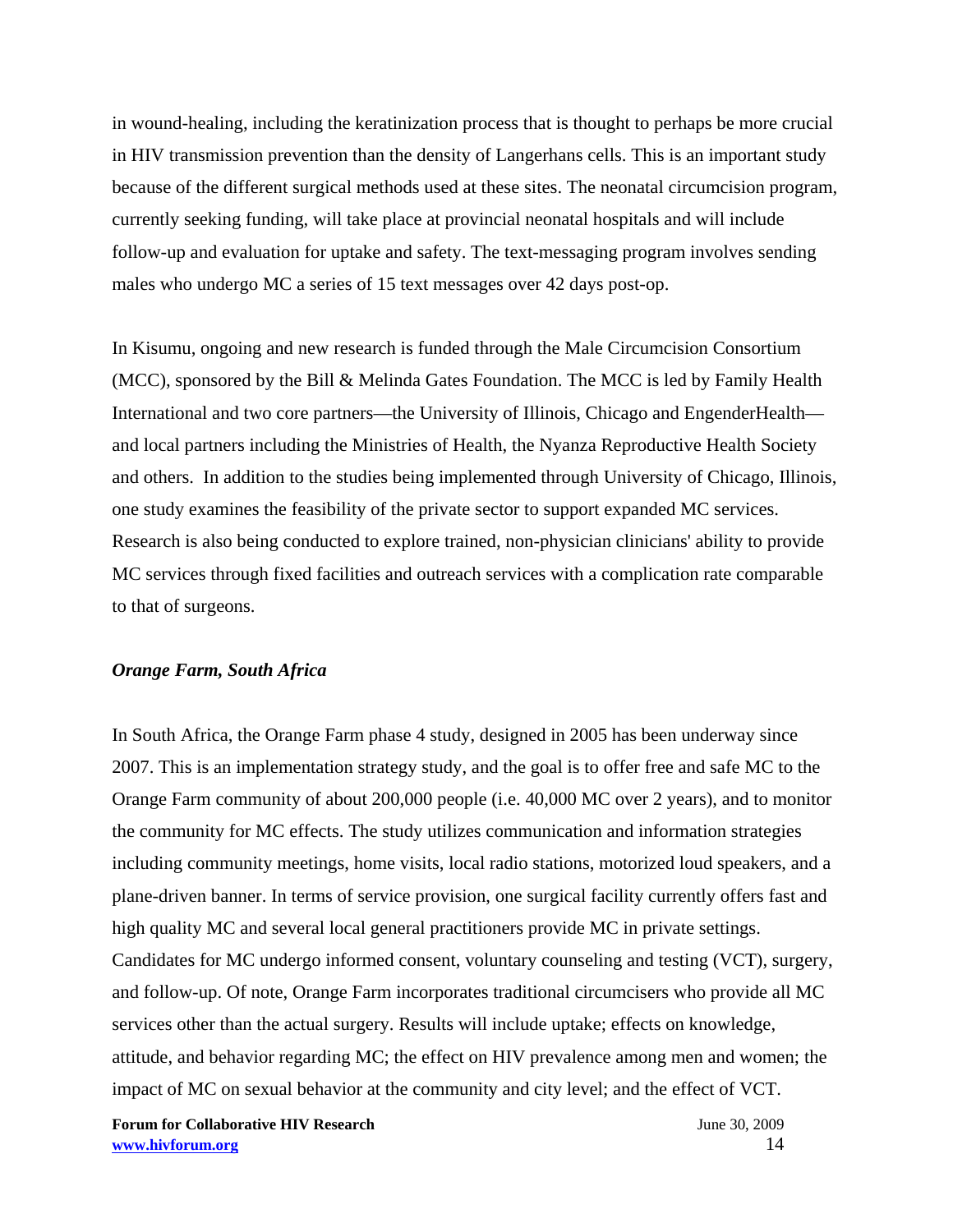Results from the baseline analysis of the study have already been analyzed[15]. This five-year study, composed of three cross-sectional surveys given at baseline and at years 3 and 5, measures MC uptake, knowledge, attitude, and behavior; sexual behavior, and HIV prevalence among the 2000 men and women ages 15-49 years who are enrolled in the study. The questionnaire is coupled with a genital examination and collection of biologic samples (blood and urine) for analysis. Results from baseline indicate that 67.5% of those uncircumcised plan on being circumcised in the future, with 92.6% saying they would go to a general practitioner or hospital for MC. This indicates a shift in culture and highlights the need to facilitate this kind of uptake. Of the 82.1% of males who said they would go to a doctor for MC if it were offered free of charge, 511, or 72.1% actually received MC (59.1% uptake among uncircumcised men).

Concerning knowledge, attitude and behavior, 90% of men and 81.7% of women disagreed that men who are circumcised do not need to use condoms; 92.6% of men and 89.1% of women agree that circumcised men can still become infected with HIV; whereas 17.5% of men and 15.9% of women agree with the statement that circumcision protects fully against HIV. Thus, some discrepancy in knowledge, attitude and behavior still exists. Moreover, following the administration of the baseline survey, it became apparent that uncertainty about what being circumcised meant existed, as many were confusing MC counseling with actual foreskin removal. Thus, visual aids are now being used during surveys to clarify circumcision status[15].

Baseline information also showed that many have a good understanding of condom use, HIV infection, and the efficacy of MC. This shows that within this population, people are receiving information about MC from other sources apart from the Orange Farm study. It is clear, however, that the population still needs more information about HIV and MC.

#### *Rakai, Uganda*

The Rakai site, staffed by Ugandan physicians and nurses, will serve as a service and a training site for WHO and PEPFAR. Funding for services in the Rakai cohort comes from multiple sources, as the NIH has funded one trial of HIV-uninfected men and the Bill & Melinda Gates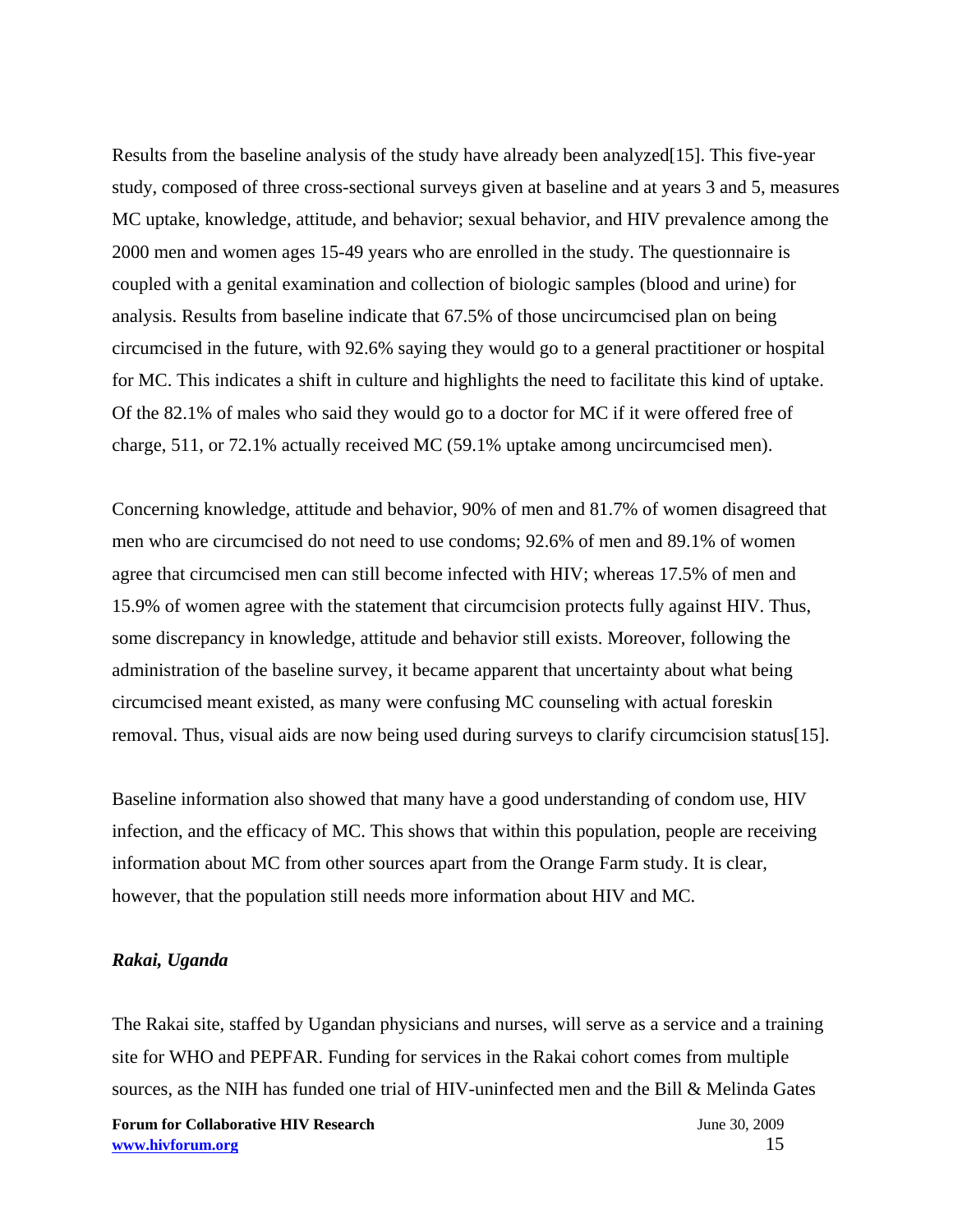Foundation has funded one for HIV-infected men and their partners. Service MC is funded through PEPFAR. The current HIV prevalence in the Rakai community is approximately 11%, with an incidence of approximately 1.2/100 patient-years. The Rakai program encompasses four research areas: epidemiological, clinical, operational and basic science. The advantages of the Rakai site include the depth of knowledge regarding the epidemic including HIV status, sexually transmitted diseases, antiretroviral treatment status, sexual networks, etc. The Rakai site is also ideally suited for partner studies.

The epidemiological research program is based on community-level surveillance of both men and women regarding MC acceptance, satisfaction with MC, behavior changes, and HIV incidence in men and women. Surveys are being conducted on men and their partners who have received MC during trials or as a service. Longitudinal data available include: trends in HIV prevalence, incidence, antiretroviral therapy use, VCT use, condom use, sexual networks, number of acts of intercourse with each partner, STI symptoms/serology in both partners, HIV viral load in HIV+ index partners, and CD4 levels. This cohort may offer the possibility to dissect the contribution of the various interventions in reducing the incidence and/or prevalence of HIV infection.

The clinical research topics addressed include post-MC healing times and the process of keratinization in both HIV-infected and uninfected men, as well as the effect of MC on HIV viral load in HIV-infected men.

In terms of operations research, the Rakai team is comparing two surgical methods of MC – the sleeve and the dorsal slit methods. Outcomes for analysis include adverse events, healing time, and time needed for surgery. Also, MCs performed by trained medical or clinical officers will be compared. In addition to the outcome measures listed above, this part of the study will also compare the number of training surgeries required for competency.

Much still needs to be understood in terms of the basic science of MC. Researchers in Rakai will investigate foreskin immunohistochemistry, including parameters such as inflammation and cellassociated HIV. Collaboration between the Universities of Toronto and Karolinska has been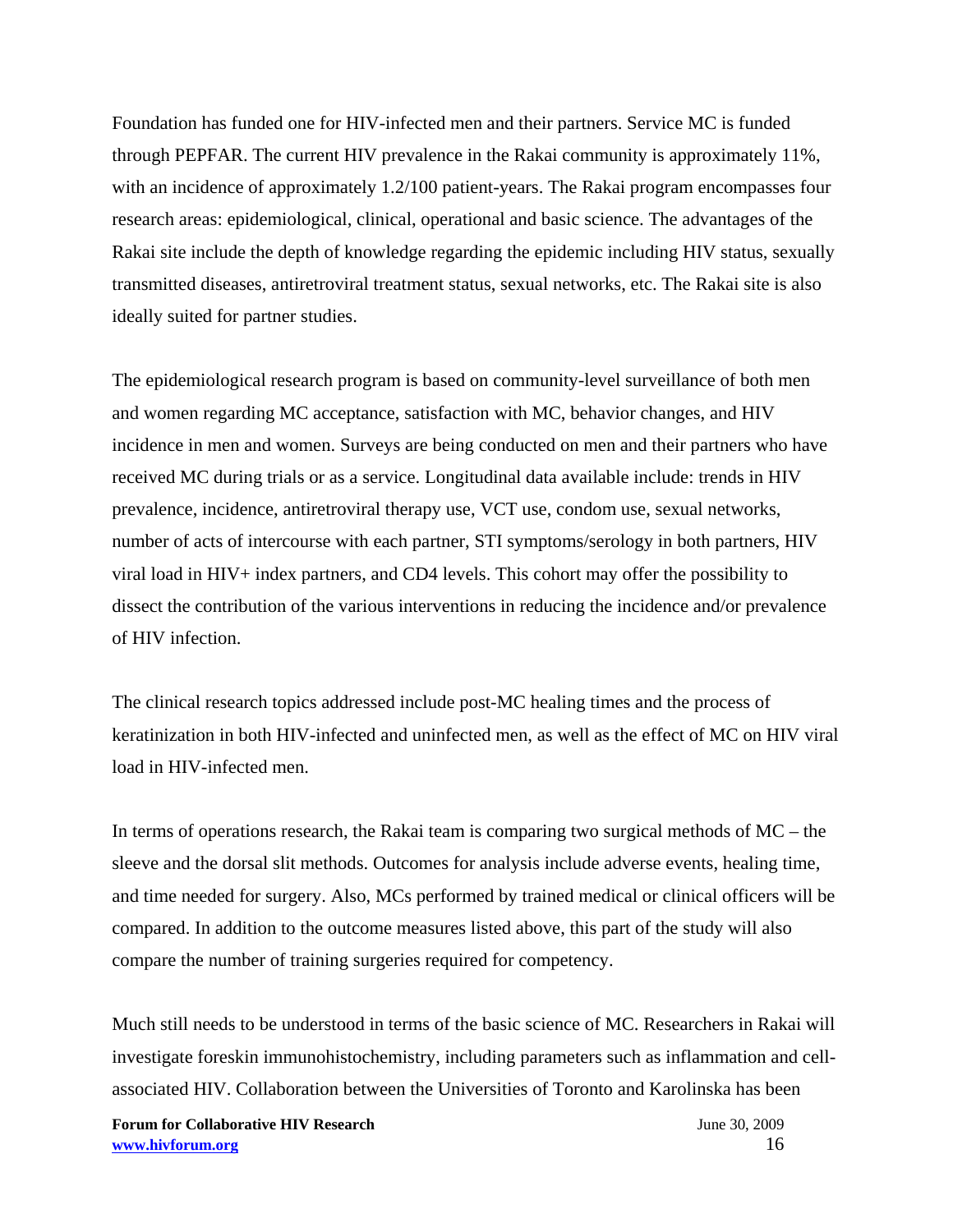established, with the goal to look at foreskin immune response in highly exposed HIV-uninfected men, unexposed uninfected men and HIV-infected men. Genital immune factors will also be looked at in female partners, in association with the male MC, HIV and STI status. Finally, associations of MC with HSV-2, STIs and HIV in men and female partners will be analyzed. Planned studies include the effects of having or not having a foreskin on viral load and on viral diversity in the male/female genital biome by HIV status.

To date, Rakai has 3 years of follow up data available. These preliminary results indicate a reduced acquisition of HSV-2 among circumcised men, with a Cox HR estimate of 0.733 (0.489- 0.977)[16]. Differences in healing time were observed for HIV-infected and uninfected men (73.0% vs. 83.2% respectively at 30 days; 92.7% vs. 95.8% at 6 weeks)[17] The results also confirm the increasing efficacy of MC as time from MC increases. Thus the incidence of HIV infection per 100 patient-years (incidence/100 py) among circumcised men is 1.2 between months 0-6 post-circumcision; 0.4 between months 6-12; 0.3 between months 12-24 and 0.0 between months 24-36 post circumcision. The incidence/100 py among controls ranges between 1.2 and 1.8 during the same time periods. Adverse events decrease as the number of surgeries increases (from 8.77% for 0-19 surgeries to 2.00% after 100 surgeries). The time required for surgery (a measure of competency) also decreased significantly as the number of surgeries increases[18]. Of note, adverse events were higher among those who initiated sex before healing was certified, with a risk ratio of 1.65 (1.16-2.32). Thus, in order to control the quality of MC, some propose that a smaller group of trained health professionals, rather than a more expansive cadre, should perform MC procedures. This sentiment was found in Kisumu, Kenya as well. One of the advantages to this strategy is the progressive reduction in surgery time and reduced likelihood of adverse events with the greater number of surgeries performed. Therefore "expert circumcisers" are more favorable for large scale-up of MC.

Male circumcision provides benefits to women: significant reductions in genital ulcer disease (PRR 0.76; CI 0.60-0.97), trichomonas (PRR 0.53; CI 0.33-0.85), bacterial vaginosis (PRR 0.80; CI 0.71-0.89) and severe bacterial vaginosis (PRR  $0.31$ ; CI 0.18-0.54) were recorded [19]. Circumcision was associated with a significant homogenization of microbiota in men. This included a reduction in the heterogeneity of organisms post circumcision, and more importantly,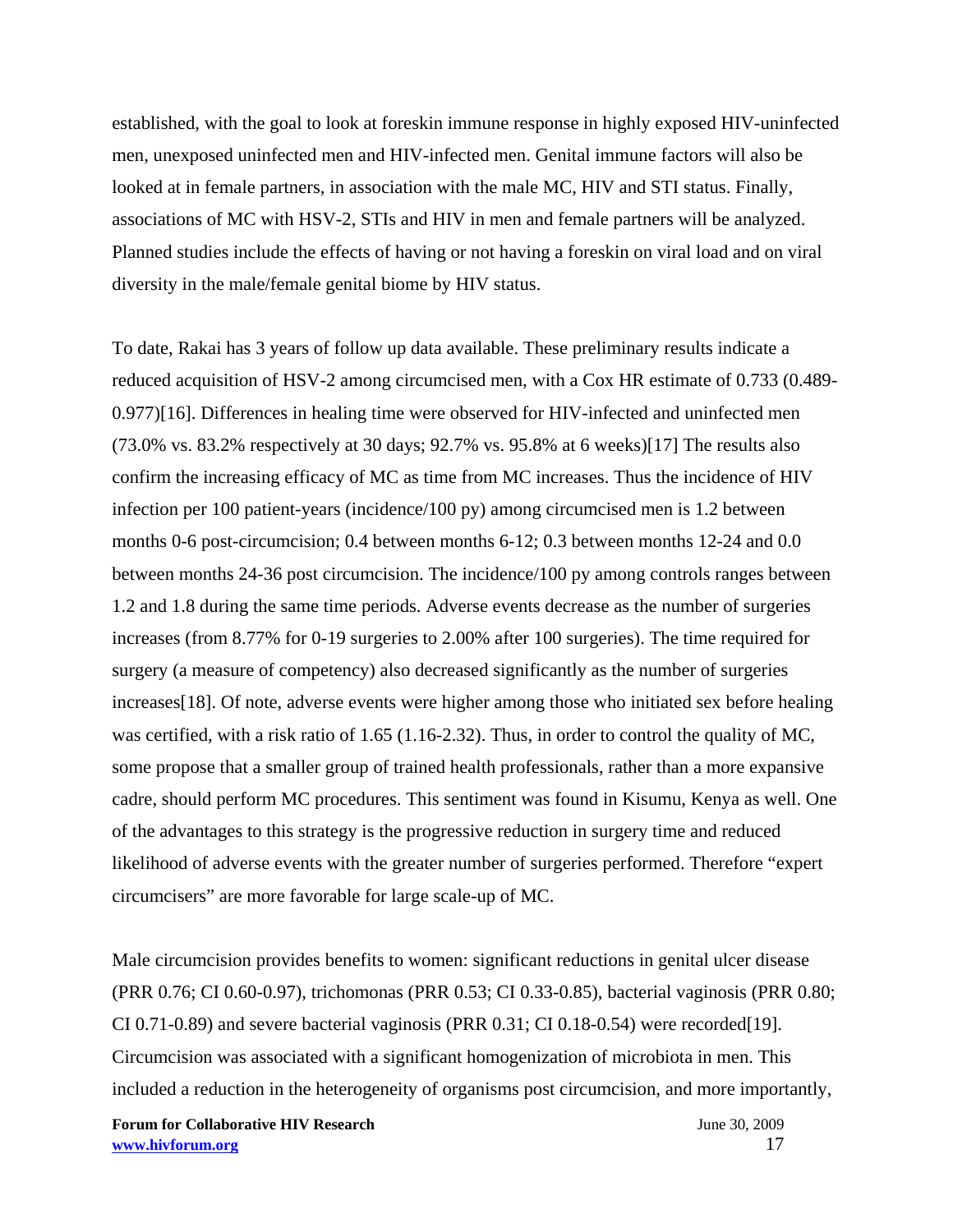a reduction in the pro-inflammatory anaerobic organisms. This effect may explain the protective effect of MC. The investigators will continue these studies by analyzing change in the flora of the female partners of the circumcised men pre- and post-circumcision.

# *PEPFAR activities*

Currently PEPFAR is funding several MC programs in Africa. In addition to Rakai, Uganda, PEPFAR is conducting service delivery evaluations of neonatal MC in Zambia and Botswana, where safety and acceptability among providers and parents are being reviewed. Two programs are currently under external review. The first proposes to use DHS data in Kenya to determine the impact on HIV incidence in a well-defined community in addition to service-delivery and risk compensation evaluation among MC men and their partners. The second, in Botswana measures MC impact using AIDS Indicator Survey (AIS) data. Baseline data for 25,000 samples along with district level HIV incidence and prevalence is available. PEPFAR would also like to use MOH/AIS data in 5 years to study MC service delivery impact, with considerations to oversample or use a stepped-wedge model design.

Encouragingly, countries still lacking political support for MC programming are proceeding with plans to initiate MC programming. Some countries are promoting MC and providing technical assistance to countries needing it. One barrier however is the difficulty of getting non-research determinations approved by the CDC.

# III. MATHEMATICAL MODELLING APPROACHES FOR MC IMPACT ANALYSIS

Mathematical modelling is the primary method for projecting the impact of MC at the population level. In addition, modelling can also serve as a base from which the research and academic community will be able to ask better questions. For policymakers, models will be important for providing support for the planning of MC rollout.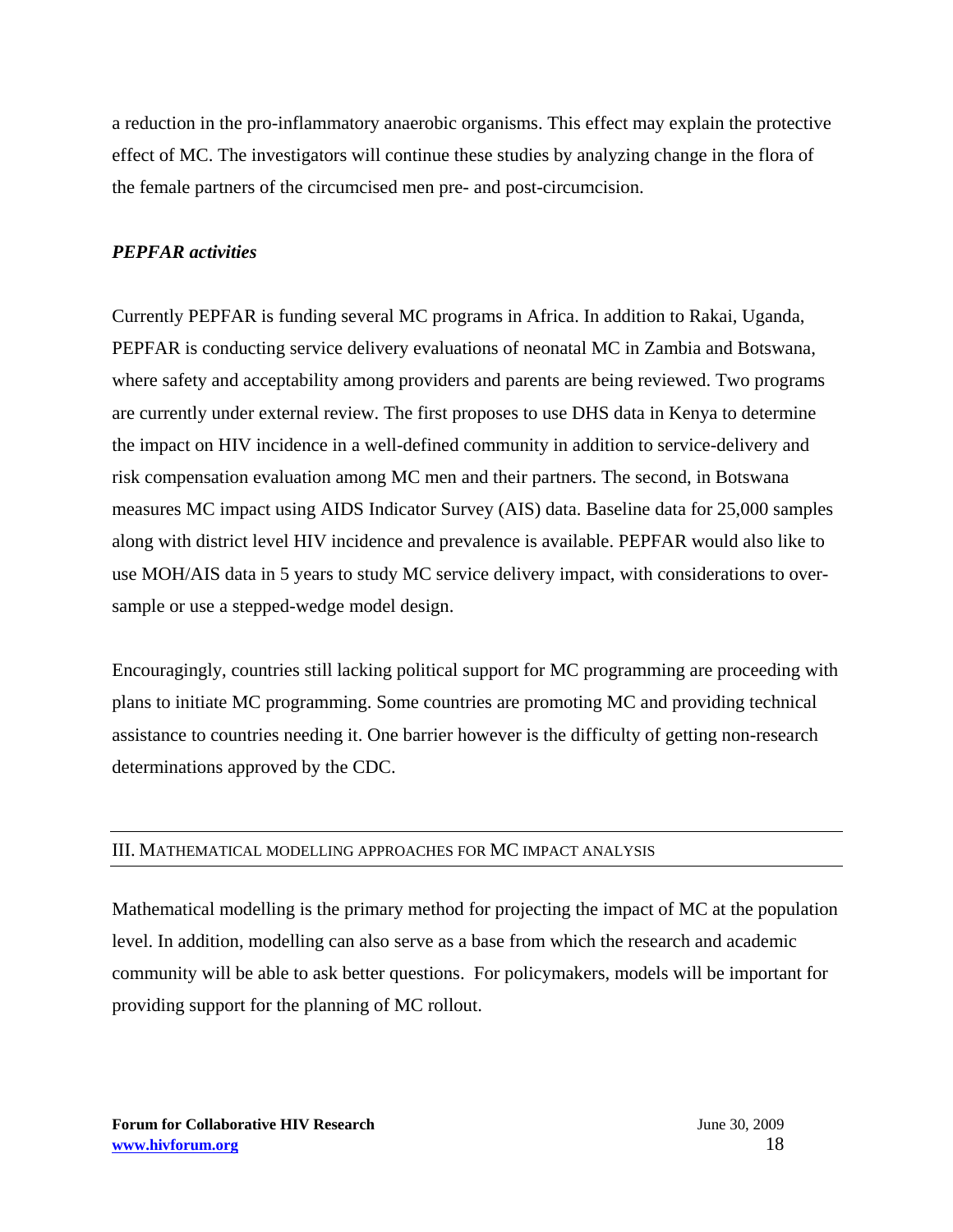In country use for planning purposes is one application of mathematical modelling. The UNAIDS Decision-Makers' Programme Planning Tool (DMPPT) [13] was developed for this purpose. Proponents of the tool highlight major benefits of using models for program planning. First, modelling provides decision makers with cost estimates linked to estimates of impact at the population level (e.g. cost per HIV infection averted). The tool is useful for allowing decision makers to understand the costs and impact of different options for MC service delivery. Practically, the DMPPT allows for the convenient creation of cost spreadsheets that include unit costs, user fees, annual demand creation costs, and the proportion of different delivery modes. The software then allows one to alter variables such as time and pace of scale-up, details about the target population such as age, gender, ARV use, and other parameters, in order to project impact over time.

Modelling can also indicate the potential for a secondary impact (indirect effect) of MC interventions on the incidence of HIV in women. This impact is important for policymakers making decisions at the population level, as the beneficial effects on women and the population at large increase in importance with time. The UNAIDS-led modelling consensus work underscored that women will benefit indirectly as HIV prevalence in men falls as a result for male circumcision[4].

As noted above, both the direct effects of MC on HIV incidence among circumcised men, and the indirect effects of MC scale-up on women and the population at large, are of interest to policymakers and impact evaluators. The indirect effects will take substantially longer to become evident at the population level than the direct effect on reducing HIV incidence in circumcised men. During the interim period, a mix of direct and indirect effects would be apparent. Models do highlight the potential for indirect benefit (in terms of HIV infection) to women[4] with higher service coverage leading to more marked effects. Models will not be able to resolve, from trends in prevalence and/or incidence among populations, what portion of benefit is directly attributable to the circumcision intervention and what proportion is attributable to other interventions and the natural evolution of the epidemic.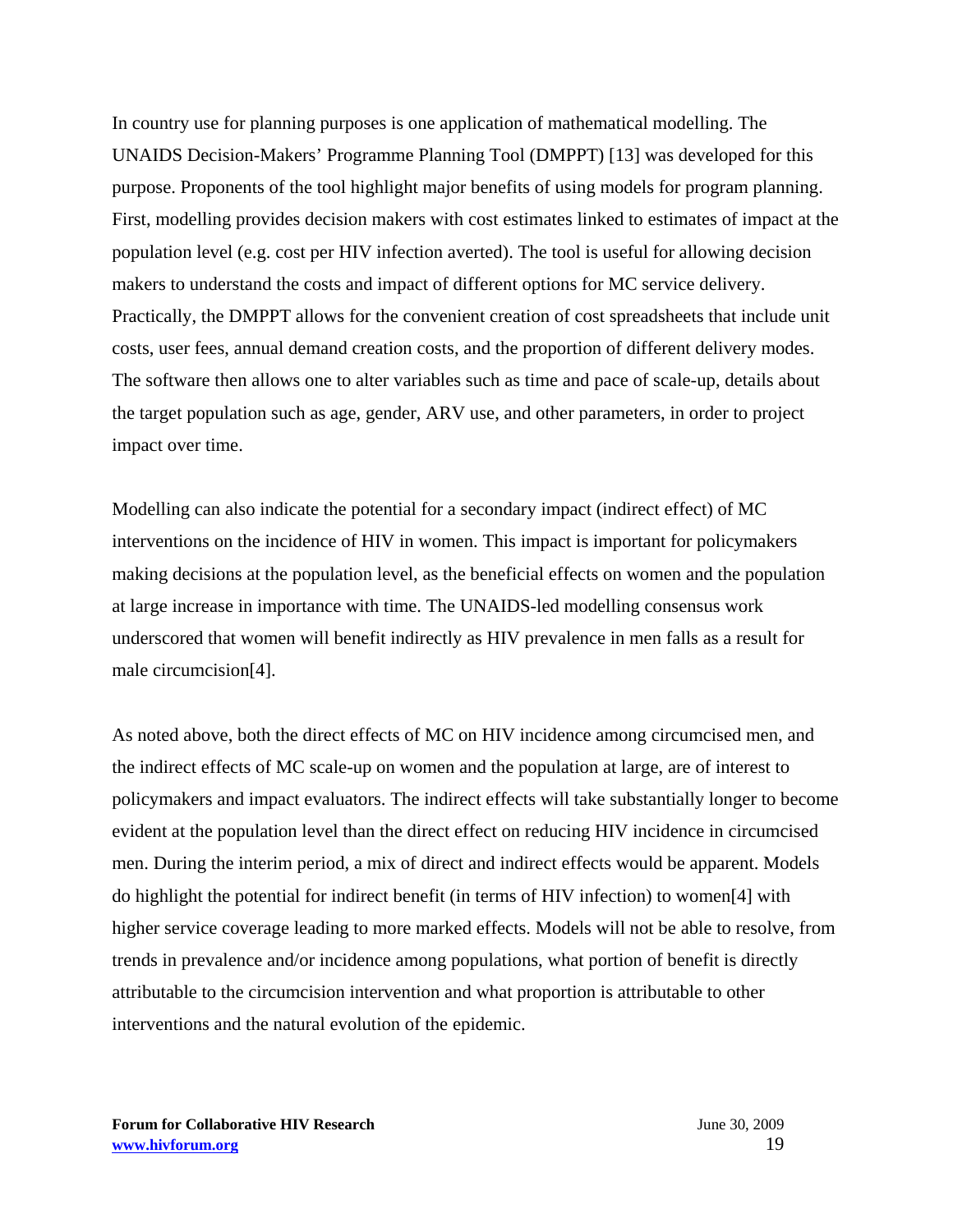Since MC clearly shows the direct benefit to circumcised men, is it necessary to demonstrate the indirect effect? It could be argued that, since the indirect effect is driven by the direct effect on circumcised men, the direct effect is in essence a surrogate marker for the indirect effect. Demonstrating an indirect effect on HIV incidence is important because of the substantial size of the population standing to benefit indirectly: all women whose male partners become circumcised, as well as their entire sexual networks, and eventually, entire communities and populations where MC programs exist. Although policy makers would not consider the rollout and scale-up of MC programs if the direct effects were not clearly evident, the predicted much larger indirect impact is what will drive the considerable investment needed in the scale-up of programs.

As stated earlier, the epidemiological context in which MC programs are launched is important. The relevant context includes factors such as antiretroviral therapy use, condom use, sexual networks and sexually transmitted diseases, and will affect the scale of the predicted indirect effects. The fact that various models in different settings, taking into account the different contexts, show similar results is thus reassuring.

It will be important, however, at this stage of the scale-up efforts and implementation research, that studies not depend solely on models for providing primary evidence about the effectiveness of programs; but rather that models are used as part of a comprehensive evidence package, especially when baseline data are unavailable. These models should also be updated with data as it becomes available throughout the studies.

#### IV. FUTURE STUDIES NECESSARY FOR EVALUATING MC IMPACT

# *General Considerations*

When considering moving forward with planning future research activities related to evaluation and impact assessment of MC, it is important to distinguish between *monitoring and evaluation* versus *impact assessment* itself. Data on specific populations and/or communities will be needed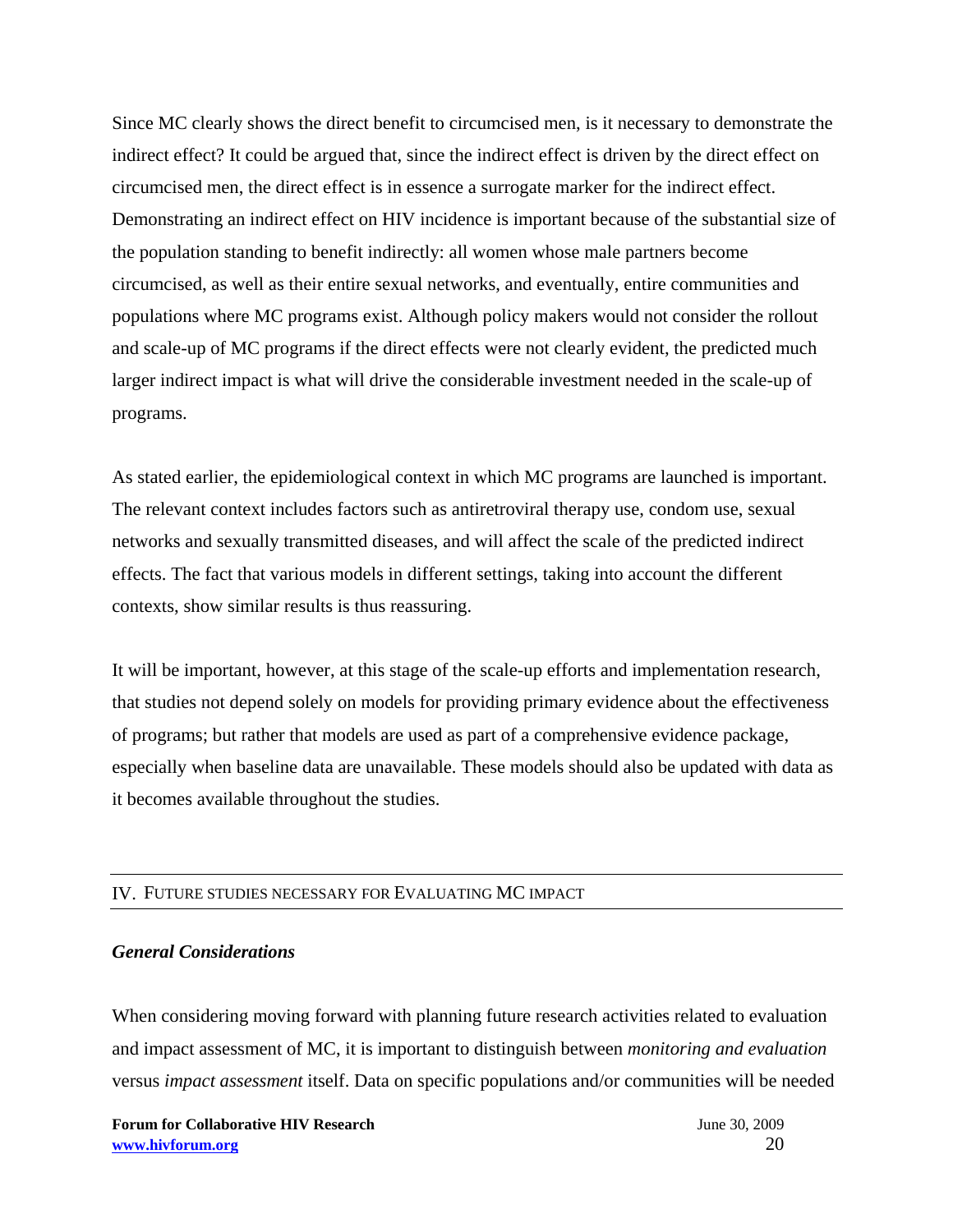in order for nations to be able to make recommendations for MC programs. Questions surrounding community effects should be prioritized in order to help decision makers make intelligent choices about where other studies need to be implemented to supplement the data from current and/or past studies. It will also be important to integrate qualitative components to impact evaluation, on top of quantitative measurements. Important impact questions include those regarding cost-effectiveness as well as the institutionalization and sustainability of programs that are currently donor supported once MC scale-up begins. Efforts should be made to develop multi-partner, multi-country evaluation frameworks which will be beneficial for clarifying which key studies are needed for determining MC impact.

There are several considerations for determining how impact will be assessed and measured in high-risk populations. One consideration is the fact that the high-risk populations originally evaluated are now aging, and it is unknown how this will affect data evaluation and how they will contribute to HIV prevalence within the population. Also, tracking the in/out migration will be essential for determining impact evaluation, particularly in rural areas such as in Kenya. Migration, particularly that of men, plays a large role in the HIV epidemic in many regions.

Before beginning any new studies, it would be valuable for the research community to evaluate what studies are present and what evidence is flowing from them, as well as identifying any gaps in information.

#### *Cross-sectional vs. longitudinal studies*

Among the various types of study currently being conducted are cross-sectional, serial crosssectional, and longitudinal cohort studies; however when determining long-term impact, many believe that longitudinal cohort studies would be the most useful.

Following the demonstration of efficacy through randomized controlled trials, cohort studies are beneficial because they have the added benefit of including other interventions and programs, thus the value of cohort studies extends beyond analysis of MC programs. A large number of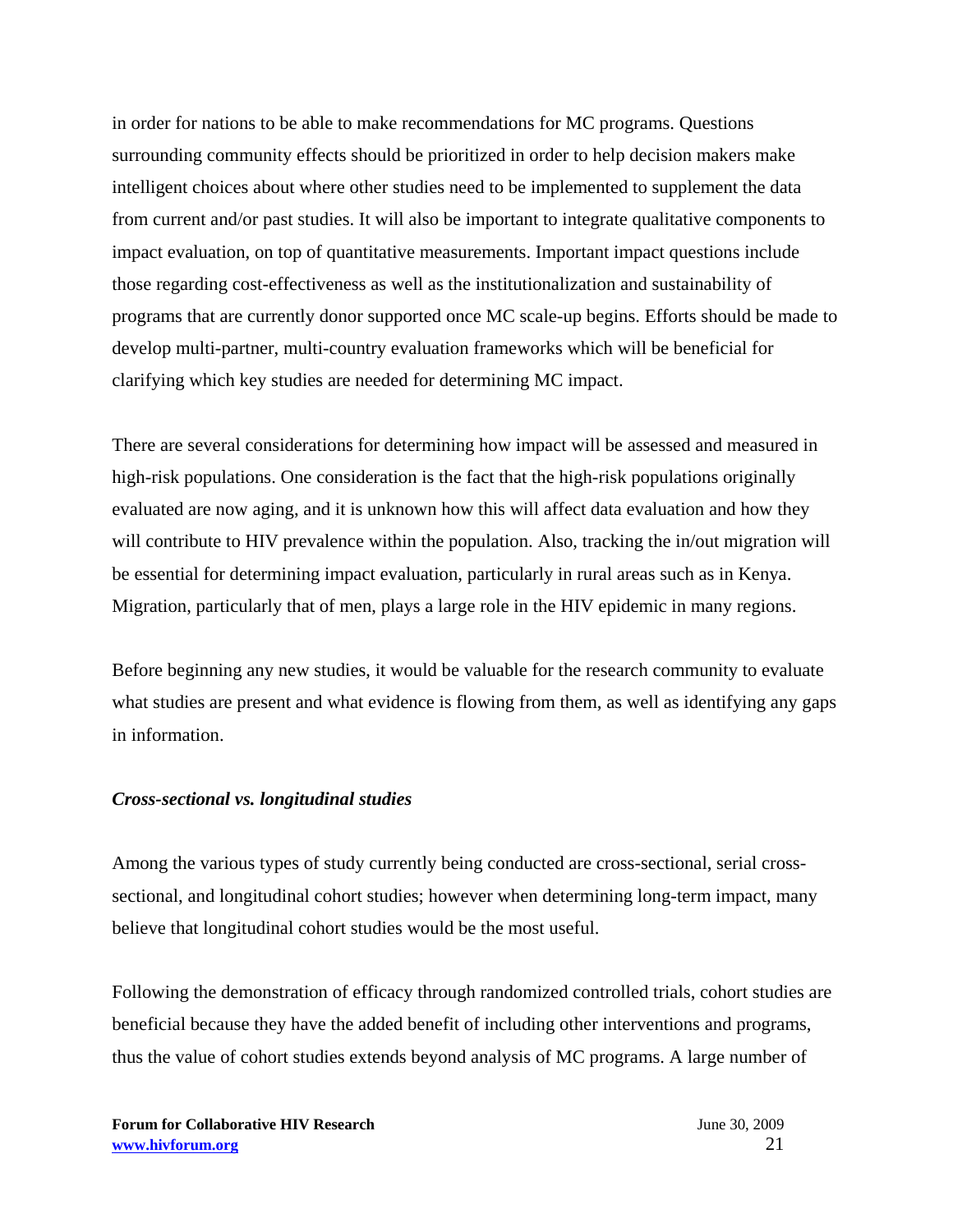longitudinal studies may not be necessary: a few longitudinal studies that are rich in data will contribute significantly for evaluating the long-term impact of MC.

Currently the only longitudinal study being conducted is in Rakai, Uganda. Meeting participants recommended support for additional longitudinal cohort studies. These should include studies in areas with high HIV prevalence and low current circumcision rates, such as South Africa. Additional studies could take the form of the prospective cohort study proposed by the CDC in Kenya. The proposed study in Nyanza province would expand home-based testing to the whole Gem area. A mobile MC team would spend 2 weeks in the Gem area and standardized follow-up would be performed in line with MOH guidelines. The objective of this longitudinal study would be to compare service delivery models (facility-based versus mobile-facility), adverse events, acceptability and feasibility of MC, consumer satisfaction with services, cost and costeffectiveness, as well as sexual behavior and risk compensation among men and women in the communities with high MC prevalence. Plans are to collect data at baseline, 18, and 36 months and HIV incidence will be recorded at months 18 and 36 using serologic testing. Researchers are particularly interested in collecting data to see if MC (as an HIV service) could have a negative impact on people's perception and uptake of other services offered beyond HIV/AIDS, since the services will be administered by DSS. In Nyanza, among a population of 78,000 about 80% are uncircumcised men within a population with a high rate of undiagnosed HIV. The expected uptake of MC over 3 years is 50%.

Prospective follow-up in cohorts of different settings (based on HIV prevalence) could help decipher the effects of different variables. A network of cohorts with comparable data across regions would be beneficial for the research community. Other potential sources of cohorts are occupation-based cohorts (e.g. mine workers in South Africa), and geographic cohorts (e.g. the population of Likoma island on Lake Malawi). The step-wedge design in the setting of rollout would allow analysis of the impact over time.

Specific research-based cohorts are also of interest. Recently, the NIH has requested and received proposals for research programs that will design and offer comprehensive HIV prevention packages for specific target populations in a clinical research setting, and that will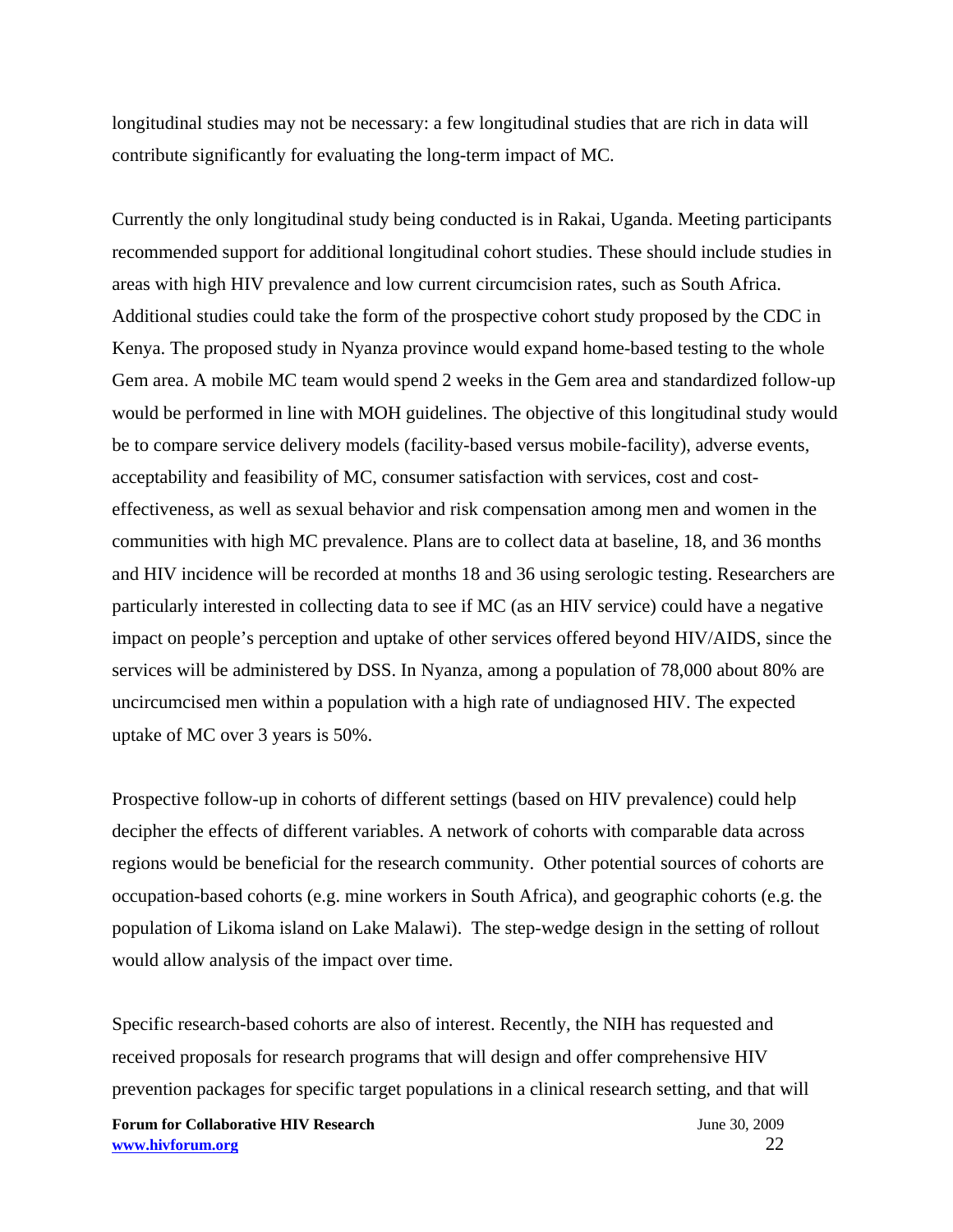perform pilot studies to determine community acceptability of these programs[20]. These studies, of which several have been funded, could contribute additional information regarding MC interventions in the setting of cohort studies. PrEP (pre-exposure prophylaxis) and Microbicide studies are another potential source of research-based cohorts as many of these studies have high enrollment and are already actively recruiting in a variety of settings.

The group also considered the transformation of the Orange Farm study in South Africa, a serial cross-sectional study, into a longitudinal study. The advantages would be having another longitudinal study in a population with a particularly high HIV incidence rate (whereas Kenya and Uganda both have moderate prevalence). Also, the Rakai study, though a cohort study, remains in a very controlled environment, whereas the South Africa study would take place in a more truly observational setting. The main disadvantage of converting the Orange Farm study into a longitudinal cohort study is that it is already well underway towards achieving its original purposes as a serial cross-sectional study, none of which are longitudinal in nature, including:

- 1) Collecting information on MC uptake amongst individuals and infer those results at the community level
- 2) Reproducing the effect of MC status on HIV-infection in the context of the community rather than within a trial, i.e. observing real MC rollout at the province level
- 3) Collecting the same information on women as that from circumcised men, hopefully within 2 years of study initiation in order to show that women with newly circumcised partners do not have a much higher prevalence than other women.

There is also great value in being able to perform demographic surveillance using populationbased longitudinal cohorts for impact assessment. Networks of demographic surveillance sites could be utilized and overlapped with multiple countries such as Uganda, Kenya, and South Africa. These demographic surveillance based studies are in fact "open cohorts"; however immigration within the population will need to be included in the power calculations. In terms of MC impact, information regarding risk compensation, behavioral disinhibition and ecologic evidence will need to be collected.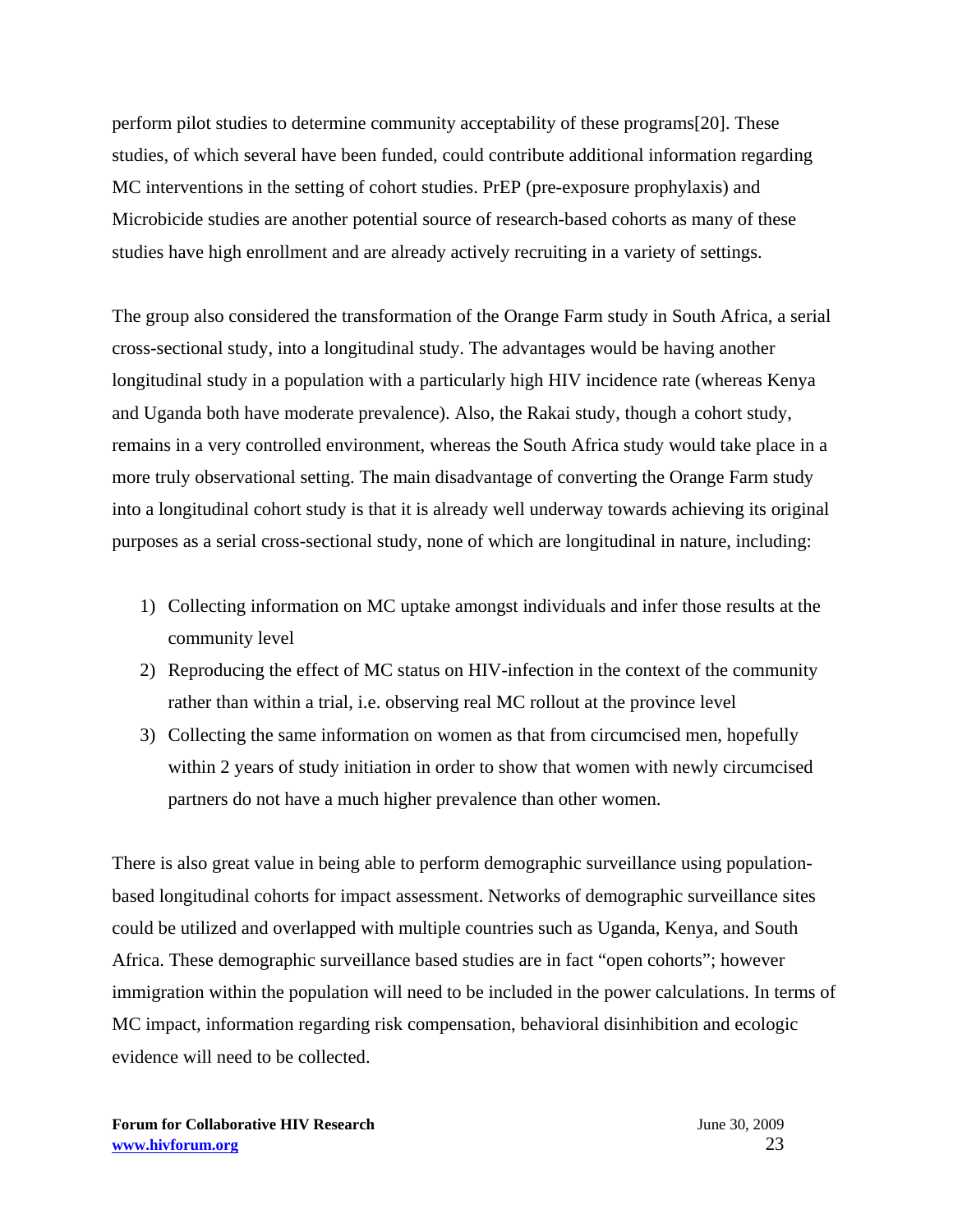### *Research on MC effect on HSV-2, HPV and interactions with HIV*

HSV-2 and HPV infections (or co-infections) play a very major role in the HIV epidemic and meeting participants considered further studies an area of high priority. All three trial sites are currently contributing data and ongoing analysis to this issue[16, 21-28].

Studying the interaction between HSV-2 and HIV needs to take into consideration the difficulties in determining a temporal association. This is a problem in cross-sectional studies, but even in prospective studies, the higher infectivity of  $HSV-2$  – making it more likely to be acquired first – presents difficulties[21]. Another issue is that not all studies have looked at HSV-2 serology as well as clinical symptoms such as genital ulcers. This may be important, because genital ulcer disease (GUD) has been demonstrated to increase HIV acquisition, thus herpetic ulceration could play a role in this manner[21]. In currently available data on MC, HSV-2 acquisition and HIV risk present a complex picture. As the Orange Farm study demonstrated, HSV-2 infection has a substantial impact on HIV acquisition and is responsible for 25% of new cases[27]. Mathematical modelling also indicates a protective effect of MC on acquisition of HSV-2[24], yet the protective effect of MC against HIV acquisition was independent of HSV-2 serostatus[27]. These findings illustrate the need to more closely investigate the role of herpetic ulcers. Data from Kisumu indicate that HSV-2 seroincidence does not differ between circumcised and uncircumcised men, however, the incidence of GUD was 2 times greater in uncircumcised men[21]. This raises the question: do the clinical manifestations of HSV-2 infection differ in circumcised or uncircumcised men? In Rakai, maximum protection against GUD appears to have occurred in HSV-2-negative participants, indicating that MC protected against traumatic ulcers rather than herpetic ulcers. This highlights the need to include both HSV-2 seroincidence as well as GUD in participants and their partners involved in the study. A longitudinal study will help in analyzing HSV-2 in the context of HIV, but it will be important for all sites to monitor HSV-2 incidence during post-trial analysis in order to gain sufficient data on MC protection against HSV-2.

The impact of MC on HSV and HPV is also of interest to investigators. The Orange Farm study demonstrated reduced prevalence of urethral high-risk HPV in men after MC[29]. This raises the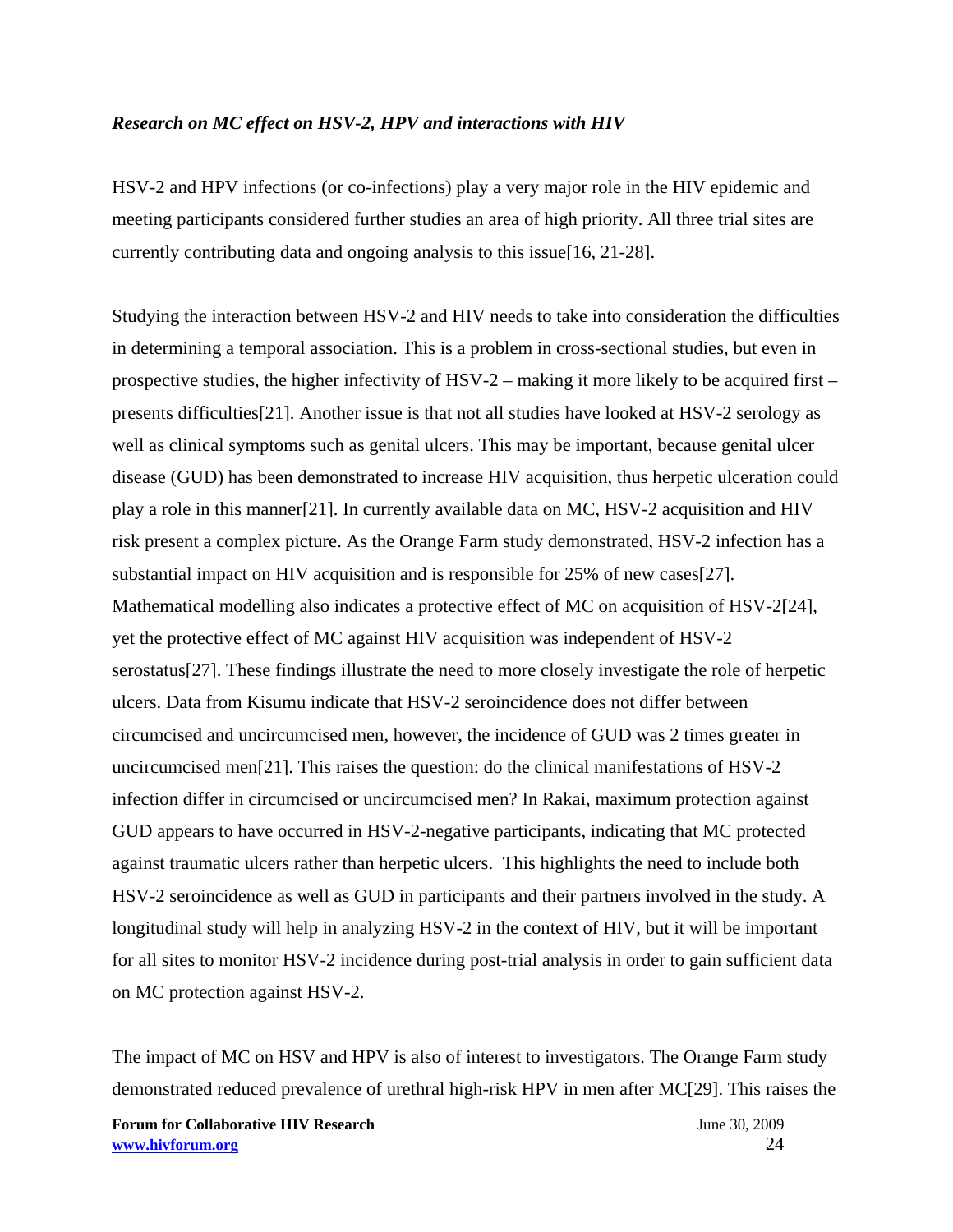question of how MC may affect female carriage of HPV, which could in turn affect a woman's susceptibility for HIV infection.

In settings where the infrastructure for conducting a longitudinal study is not in place, an enhanced DHS survey system could be utilized instead. This could be a rather facile process done by adding a physical evaluation, HSV-2 serology, and an MC questionnaire to DHS surveys. Physical examinations are an important element of MC studies in any case, in addition to verifying STIs since self-reporting is not always a very reliable source of information.

# *Additional considerations*

There is the potential to use antenatal sentinel surveillance for obtaining country level data on MC. One drawback will be that due to the small sample of these surveillance surveys, the community level impact of MC will not be able to be determined.

There was a general recognition for the need to work with families and incorporate infant circumcision as part of the larger picture for MC scale-up. In addition to the benefit by infant MC itself, the promotion of MC among infants may also help promote MC in young adults.

Because of the various limitations to each study, as well as the vital importance of each study, information on MC programs must be collected and evaluated from a holistic viewpoint that includes all the data from these and future studies.

#### **CONCLUSION**

The general recommendation from this roundtable discussion was that sites where MC programs are currently underway or are currently being set up should continue with such efforts. Program monitoring and evaluation will be critical for determining MC impact accurately. Models will not only be useful for informing these studies but results can also be compared to the projections made by models. Realistically, it will probably take at least 2 years for a population level effect to be seen, and any signal will be at the low end. As time progresses, the population level effect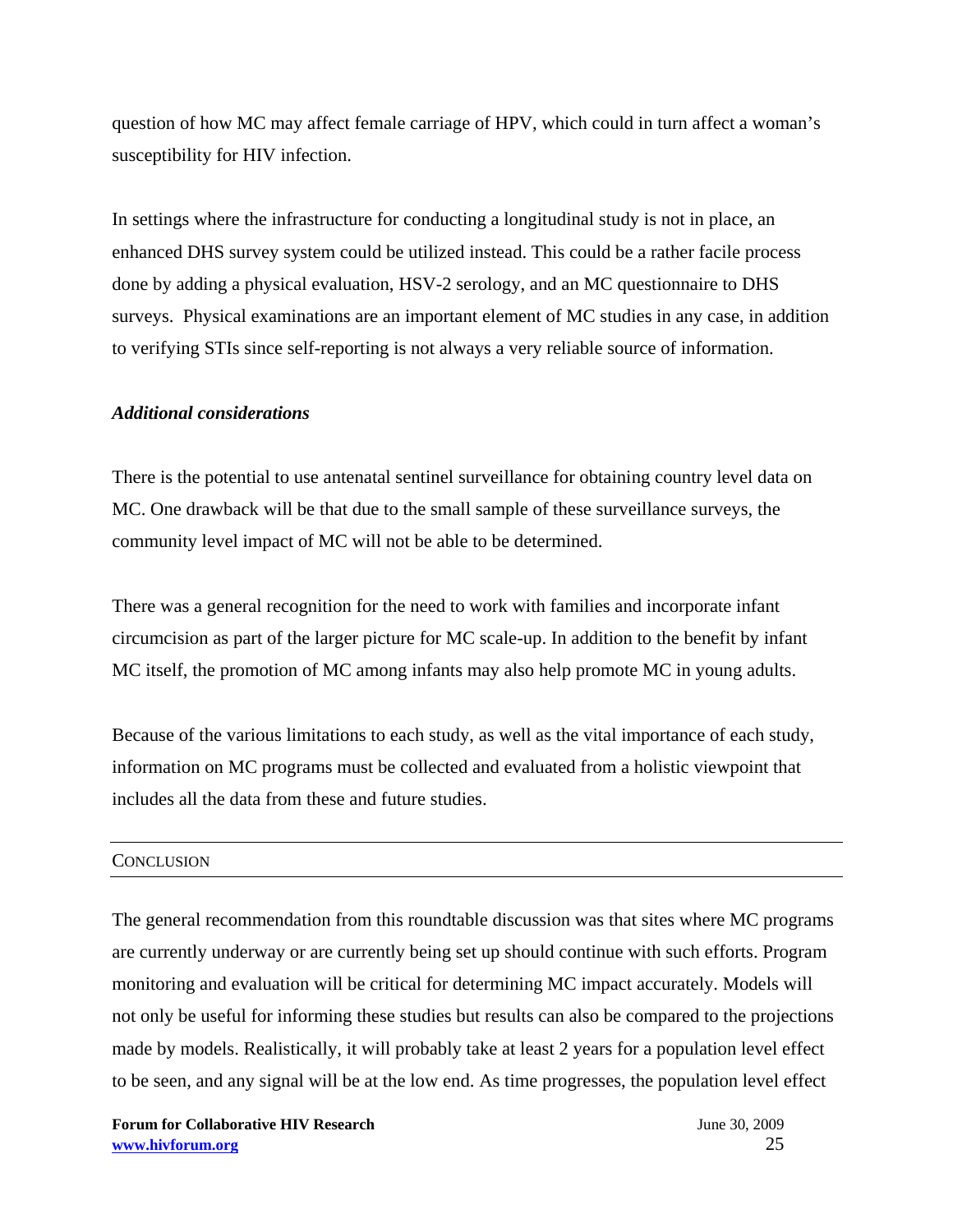will become more evident. Behavioral risk compensation will be an important factor influencing policymakers about MC scale-up. Policymakers could also be swayed by evidence of the protection due to MC against co-infections. Many studies are incorporating herpes prevention and future studies can be planned once data becomes available.

It is evident that rigorous and intensive studies will be necessary for determining the impact of MC at the population level in the future. Cohort studies will be useful for this, and have the added benefit of being useful for observing more than MC impact. Additional longitudinal cohort studies are needed and resources will be required for this. Regardless of whether the impact of MC at the population level can be accurately measured, the benefit of MC on the individual level is indisputable. There was a consensus that more meetings such as this roundtable will be required once results from current studies accumulate in order to continue the discussion of MC impact.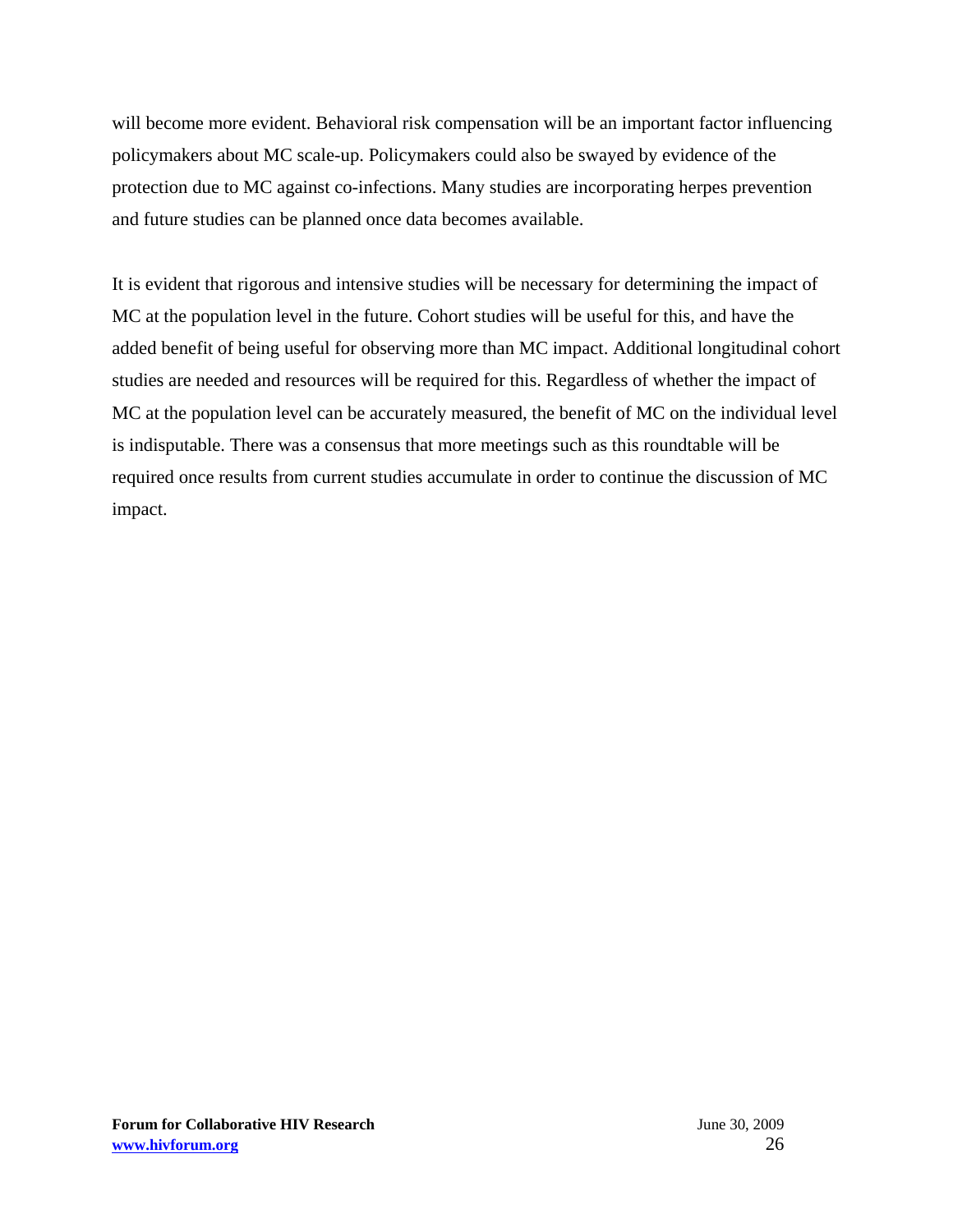# **APPENDIX A: PLANNING COMMITTEE**

| Renee Ridzon, M.D.<br>Bill & Melinda Gates Foundation | Veronica Miller, Ph.D.<br>Forum for Collaborative HIV Research |
|-------------------------------------------------------|----------------------------------------------------------------|
|                                                       |                                                                |
| Kim Eva Dickson, M.D.<br>World Health Organization    | Tim Farley, Ph.D.<br>World Health Organization                 |
|                                                       |                                                                |
| Catherine Hankins, M.D., C.C.F.P, M.Sc.,              |                                                                |
| <b>F.R.C.P.C.</b>                                     |                                                                |
| <b>UNAIDS</b>                                         |                                                                |
|                                                       |                                                                |
|                                                       |                                                                |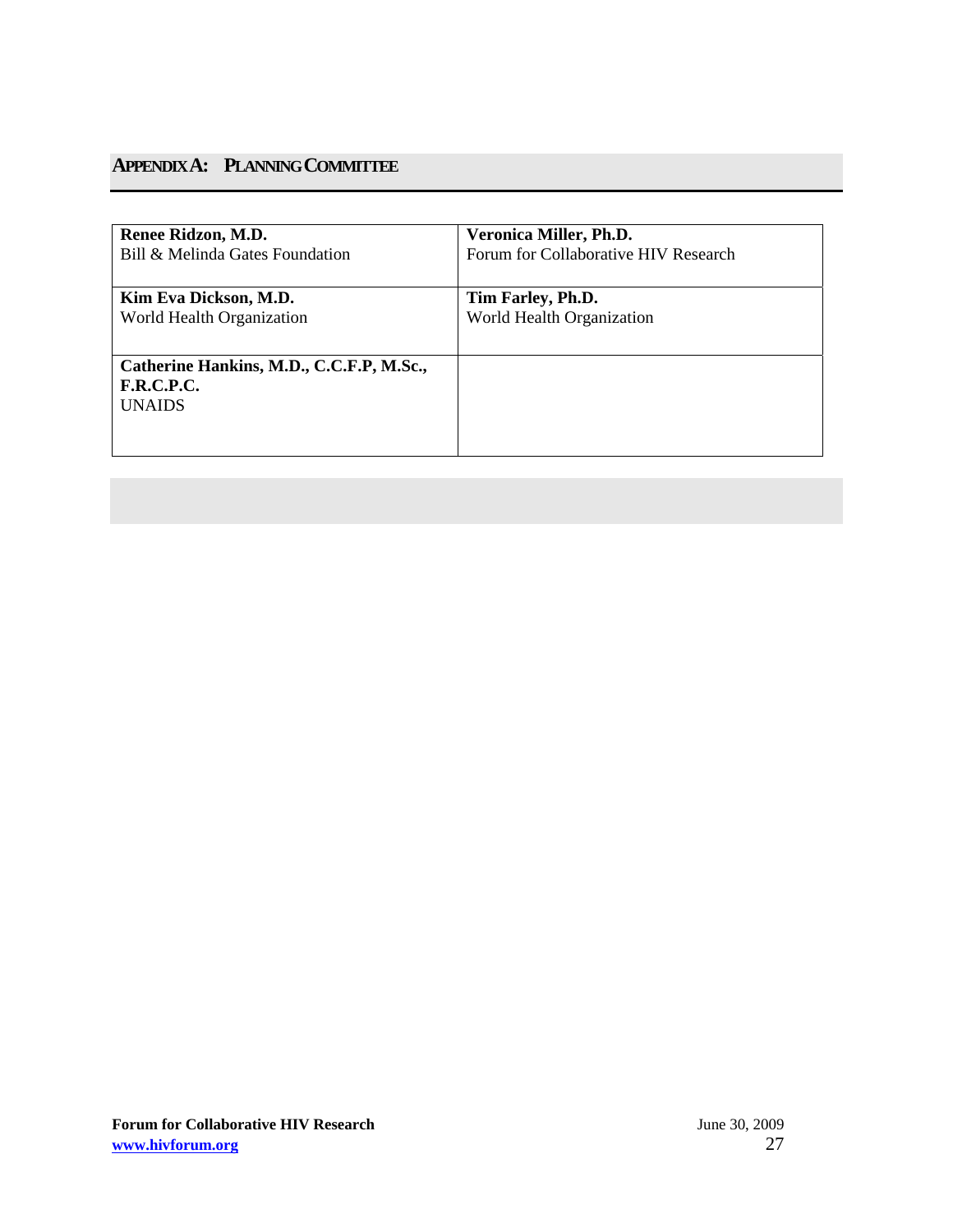# **APPENDIX B: LIST OF PARTICIPANTS**

**Nelago Tukondjeni Amagulu, M.D.**  Ministry of Health and Social Services, Namibia

**Robert Bailey, Ph.D., M.P.H.**  University of Illinois at Chicago

**Lori Bollinger, Ph.D.**  Futures Institute

**Peter Cherutich, M.P.H., MBChB**  Ministry of Heatlth, Kenya

**Tim Farley, Ph.D.**  World Health Organization

**Emily Gumkowski**  Covidien

**Catherine Hankins, M.D., C.C.F.P, M.Sc., F.R.C.P.C.**  UNAIDS

**Sarah Kim, B.S.**  Forum for Collaborative HIV Research

**Veronica Miller, Ph.D.** Forum for Collaborative HIV Research

**Shrimant Mishra, M.D., M.P.H.**  Forum for Collaborative HIV Research

**Niloo Ratnayake**  National AIDS Control Commission

**Renee Ridzon, M.D.**  Bill & Melinda Gates Foundation

**Kim Shaffer, M.P.H.**  Consultant

**Carolyn Williams, Ph.D.**  DAIDS

# **PARTICIPATING VIA WEBCAST Philip Setel, M.D., Ph.D.**

**Forum for Collaborative HIV Research** *June 30, 2009* **www.hivforum.org** 28

**Bertran Auvert, M.D., Ph.D.** University of Versailles

**Naomi Bock, M.D., M.S.**  Global AIDS Program, CDC

**Rebecca Bunnell, Ph.D.** CDC – Kenya

**Kim Eva Dickson, M.D.**  World Health Organization

**Ron Gray, M.D.**  Johns Hopkins Bloomberg School of Public Health

**Timothy Hallett, Ph.D.**  Imperial College London

**Reinhard Kaiser, M.D., M.P.H.**  CDC – Kenya

**Timothy Mastro, M.D., F.A.C.P**  Family Health International

**S. Janelle Mingus, M.P.H.**  NIAID / NIH

**Luke Nkinsi, M.D., M.P.H.**  Bill & Melinda Gates Foundation

**Jason Reed, M.D., M.P.H.**  Global AIDS Program, CDC

**Monica Ruiz, Ph.D., M.P.H.**  Forum for Collaborative HIV Research

**Maria Wawer, M.D.**  Johns Hopkins Bloomberg School of Public Health

Bill & Melinda Gates Foundation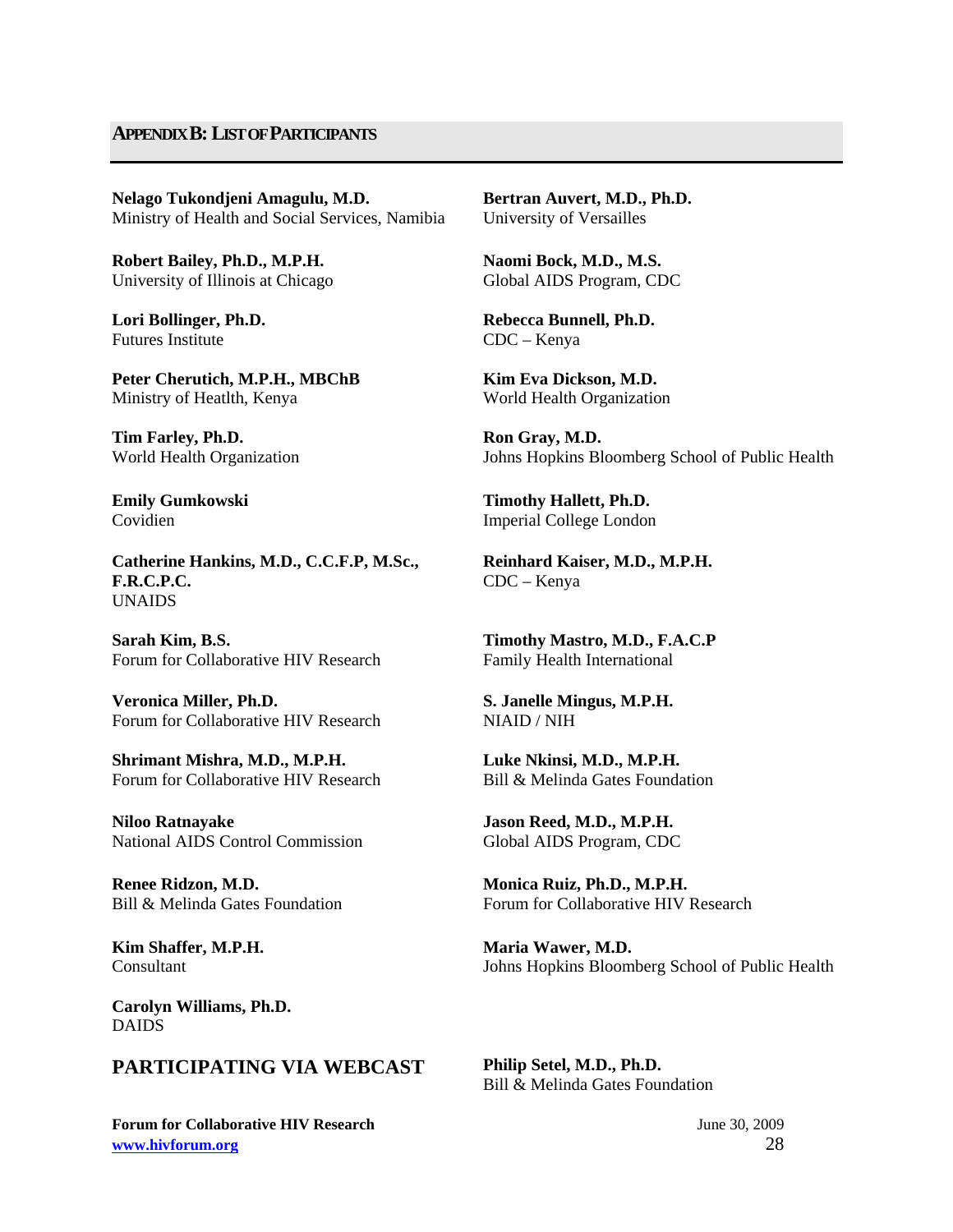| Forum for Collaborative HIV Research<br>Evaluation of impact of adult male circumcision programs on HIV incidence and prevalence: current<br>research, gaps in knowledge and recommendations for additional research |                                                                                                                                            |                                 |                     |  |
|----------------------------------------------------------------------------------------------------------------------------------------------------------------------------------------------------------------------|--------------------------------------------------------------------------------------------------------------------------------------------|---------------------------------|---------------------|--|
|                                                                                                                                                                                                                      | Oseola McCarthy Room                                                                                                                       |                                 |                     |  |
|                                                                                                                                                                                                                      | Bill and Melinda Gates Foundation                                                                                                          |                                 |                     |  |
|                                                                                                                                                                                                                      | 1300 I Street, NW Suite 200 East                                                                                                           |                                 |                     |  |
|                                                                                                                                                                                                                      |                                                                                                                                            |                                 |                     |  |
|                                                                                                                                                                                                                      | Washington, DC 20005                                                                                                                       |                                 |                     |  |
|                                                                                                                                                                                                                      | October 7-8, 2008                                                                                                                          |                                 |                     |  |
|                                                                                                                                                                                                                      | Sponsored jointly by the Bill & Melinda Gates Foundation, Forum for Collaborative HIV Research, UNAIDS<br>and WHO                          |                                 |                     |  |
|                                                                                                                                                                                                                      | <b>Meeting Objectives:</b>                                                                                                                 |                                 |                     |  |
| *Review existing and planned research that will provide information on the impact of adult MC programs                                                                                                               |                                                                                                                                            |                                 |                     |  |
|                                                                                                                                                                                                                      | *Identify additional potential sources of information on the impact of MC                                                                  |                                 |                     |  |
|                                                                                                                                                                                                                      | *Discuss the potential approaches to measuring the impact of MC programs at the populations level                                          |                                 |                     |  |
|                                                                                                                                                                                                                      | *Develop a standardized information collection framework to facilitate comparison across regions and                                       |                                 |                     |  |
|                                                                                                                                                                                                                      |                                                                                                                                            |                                 |                     |  |
|                                                                                                                                                                                                                      | countries                                                                                                                                  |                                 |                     |  |
|                                                                                                                                                                                                                      | *Discuss whether existing information sources are adequate to inform policy and investment decisions for<br>MC programs in other countries |                                 |                     |  |
|                                                                                                                                                                                                                      | *If gaps exist, how can they be filled, what are the relevant time lines and approximate costs?                                            |                                 |                     |  |
| 8:30AM - 9:00AM                                                                                                                                                                                                      | <b>Continental Breakfast</b>                                                                                                               |                                 |                     |  |
| 9:00AM - 9:15AM                                                                                                                                                                                                      | Welcome and Introductions                                                                                                                  | Veronica Miller,                |                     |  |
|                                                                                                                                                                                                                      |                                                                                                                                            |                                 |                     |  |
|                                                                                                                                                                                                                      |                                                                                                                                            | Renee Ridzon                    |                     |  |
| $9:15AM - 9:45AM$                                                                                                                                                                                                    | <b>Meeting Goals and Objectives</b>                                                                                                        | Tim Farley, Cate                |                     |  |
|                                                                                                                                                                                                                      |                                                                                                                                            | Hankins                         |                     |  |
| 9:45AM - 10:30AM                                                                                                                                                                                                     | Policy maker's needs: what                                                                                                                 | Dr. Amagulu, Namibia            | Moderated by        |  |
|                                                                                                                                                                                                                      | information is required to allow                                                                                                           | Dr. Cherutich, Kenya            | <b>Cate Hankins</b> |  |
|                                                                                                                                                                                                                      |                                                                                                                                            |                                 |                     |  |
|                                                                                                                                                                                                                      | scale up in country                                                                                                                        | Dr. Ratnayake, Rwanda           |                     |  |
|                                                                                                                                                                                                                      |                                                                                                                                            |                                 |                     |  |
| 10:30AM - 11:00AM                                                                                                                                                                                                    | Review of KAIS:                                                                                                                            | Rebecca Bunnell                 | Moderated by        |  |
|                                                                                                                                                                                                                      | Potential framework for                                                                                                                    |                                 | <b>Tim Farley</b>   |  |
|                                                                                                                                                                                                                      | assessing impact of new                                                                                                                    |                                 |                     |  |
|                                                                                                                                                                                                                      | interventions?                                                                                                                             |                                 |                     |  |
| 11:00AM - 11:15AM                                                                                                                                                                                                    | <b>Discussion</b>                                                                                                                          |                                 |                     |  |
| 11:15AM - 11:30AM                                                                                                                                                                                                    | <b>Coffee Break</b>                                                                                                                        |                                 |                     |  |
| 11:30AM - 11:45AM                                                                                                                                                                                                    |                                                                                                                                            |                                 |                     |  |
|                                                                                                                                                                                                                      | Review of currently ongoing                                                                                                                | Shrimant Mishra, MPH            | Moderated by        |  |
|                                                                                                                                                                                                                      | work: summary of background                                                                                                                |                                 | Kim Dickson         |  |
|                                                                                                                                                                                                                      | paper                                                                                                                                      |                                 |                     |  |
| 11:45AM - 1:00PM                                                                                                                                                                                                     | Updates on currently ongoing                                                                                                               | Robert Bailey, Naomi            |                     |  |
|                                                                                                                                                                                                                      | and planned work: additional                                                                                                               | Bock, Bertran Auvert,           |                     |  |
|                                                                                                                                                                                                                      | potential sources of information                                                                                                           | Maria Wawer: all                |                     |  |
|                                                                                                                                                                                                                      | and Discussion                                                                                                                             |                                 |                     |  |
|                                                                                                                                                                                                                      |                                                                                                                                            |                                 |                     |  |
| 1:00PM - 1:30PM                                                                                                                                                                                                      | Lunch                                                                                                                                      |                                 |                     |  |
| 1:30PM - 2:15PM                                                                                                                                                                                                      | Measuring the impact of male                                                                                                               | Tim Hallett; Lori               | Moderated by        |  |
|                                                                                                                                                                                                                      | circumcision at the population                                                                                                             | <b>Bollinger</b> ; Philip Setel | Caroline            |  |
|                                                                                                                                                                                                                      | or community level                                                                                                                         |                                 | Williams            |  |
| 2:15PM - 2:45PM                                                                                                                                                                                                      | Common Methodological                                                                                                                      | All participants                |                     |  |
|                                                                                                                                                                                                                      | Framework                                                                                                                                  |                                 |                     |  |
|                                                                                                                                                                                                                      |                                                                                                                                            |                                 |                     |  |
| 2:45PM - 3:30PM                                                                                                                                                                                                      | What additional studies are                                                                                                                | All participants                | Moderated by        |  |
|                                                                                                                                                                                                                      | needed?                                                                                                                                    |                                 | Veronica Miller     |  |
| 3:30PM - 3:50PM                                                                                                                                                                                                      | What are the relevant timelines                                                                                                            | All participants                | Moderated by        |  |
|                                                                                                                                                                                                                      | and costs?                                                                                                                                 |                                 | Renee Ridzon        |  |
| 3:50PM - 4:00PM                                                                                                                                                                                                      | Final comments and next steps                                                                                                              | Cate Hankins, Tim               |                     |  |
|                                                                                                                                                                                                                      |                                                                                                                                            |                                 |                     |  |
|                                                                                                                                                                                                                      |                                                                                                                                            | Farley                          |                     |  |
| 4:00                                                                                                                                                                                                                 | <b>Adjourn</b>                                                                                                                             |                                 |                     |  |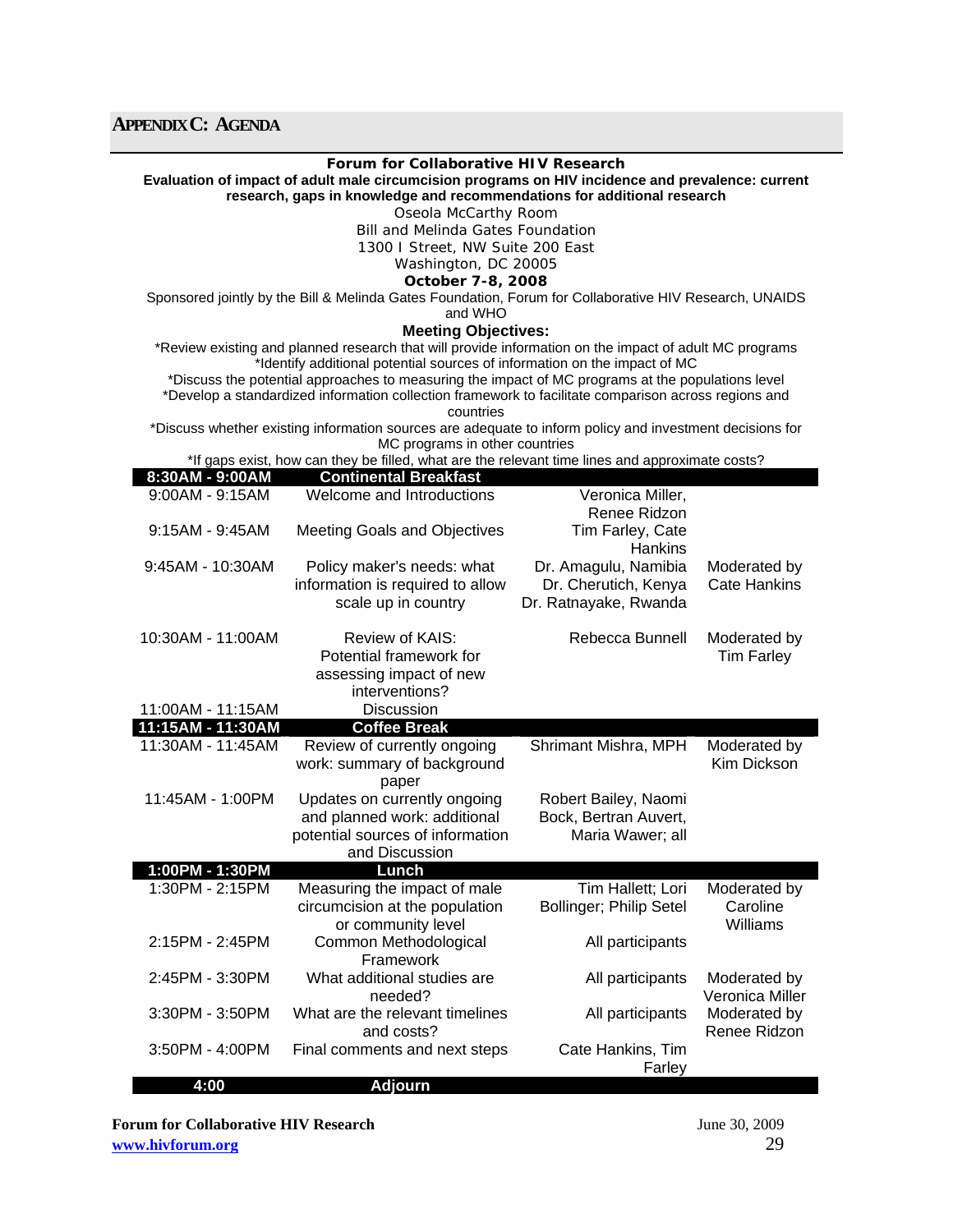# **REFERENCES**

- 1. Auvert B, Taljaard D, Lagarde E, Sobngwi-Tambekou J, Sitta R, Puren A. **Randomized, controlled intervention trial of male circumcision for reduction of HIV infection risk: the ANRS 1265 Trial**. *PLoS Med* 2005,2:e298.
- 2. Bailey RC, Moses S, Parker CB, Agot K, Maclean I, Krieger JN*, et al.* **Male circumcision for HIV prevention in young men in Kisumu, Kenya: a randomised controlled trial**. *Lancet* 2007,369:643-656.
- 3. Gray RH, Kigozi G, Serwadda D, Makumbi F, Watya S, Nalugoda F*, et al.* **Male circumcision for HIV prevention in men in Rakai, Uganda: a randomised trial**. *Lancet* 2007,369:657-666.
- 4. UNAIDS/WHO SACEMA Expert Group on Modeling the Impact and Cost of Male Circumcision for HIV Prevention. **Male circumcision for HIV prevention in high HIV prevalence settings: What can mathematical modeling contribute to informed decision making?** *PLOS* 2009,in press.
- 5. Hallett TB, Singh K, Smith JA, White RG, Abu-Raddad LJ, Garnett GP. **Understanding the impact of male circumcision interventions on the spread of HIV in southern Africa**. *PLoS ONE* 2008,3:e2212.
- 6. Williams BG, Lloyd-Smith JO, Gouws E, Hankins C, Getz WM, Hargrove J*, et al.* **The potential impact of male circumcision on HIV in Sub-Saharan Africa**. *PLoS Med*  2006,3:e262.
- 7. Auvert B, Marseille E, Korenromp EL, Lloyd-Smith J, Sitta R, Taljaard D*, et al.* **Estimating the resources needed and savings anticipated from roll-out of adult male circumcision in Sub-Saharan Africa**. *PLoS ONE* 2008,3:e2679.
- 8. Gray RH, Li X, Kigozi G, Serwadda D, Nalugoda F, Watya S*, et al.* **The impact of male circumcision on HIV incidence and cost per infection prevented: a stochastic simulation model from Rakai, Uganda**. *Aids* 2007,21:845-850.
- 9. Kahn JG, Marseille E, Auvert B. **Cost-effectiveness of male circumcision for HIV prevention in a South African setting**. *PLoS Med* 2006,3:e517.
- 10. Londish GJ, Murray JM. **Significant reduction in HIV prevalence according to male circumcision intervention in sub-Saharan Africa**. *Int J Epidemiol* 2008,37:1246-1253.
- 11. Nagelkerke NJ, Moses S, de Vlas SJ, Bailey RC. **Modelling the public health impact of male circumcision for HIV prevention in high prevalence areas in Africa**. *BMC Infect Dis* 2007,7:16.
- 12. Podder CN, Sharomi O, Gumel AB, Moses S. **To cut or not to cut: a modeling approach for assessing the role of male circumcision in HIV control**. *Bull Math Biol*  2007,69:2447-2466.
- 13. Bollinger LA, Stover J, Musuka G, Fidzani B, Moeti T, Busang L. **The cost and impact of male circumcision on HIV/AIDS in Botswana**. *J Int AIDS Soc* 2009,12:7.
- 14. **Kenya AIDS Indicator Survey**. 2007,http://www.aidskenya.org/public\_site/webroot/cache/article/file/KAIS\_\_Preliminar y\_Report.pdf.
- 15. Auvert B. **Phase 4 Orange Farm Study**. *FCHR Website*  2008,http://www.hivforum.org/storage/hivforum/documents/MC2/bertran%20v10.pdf.